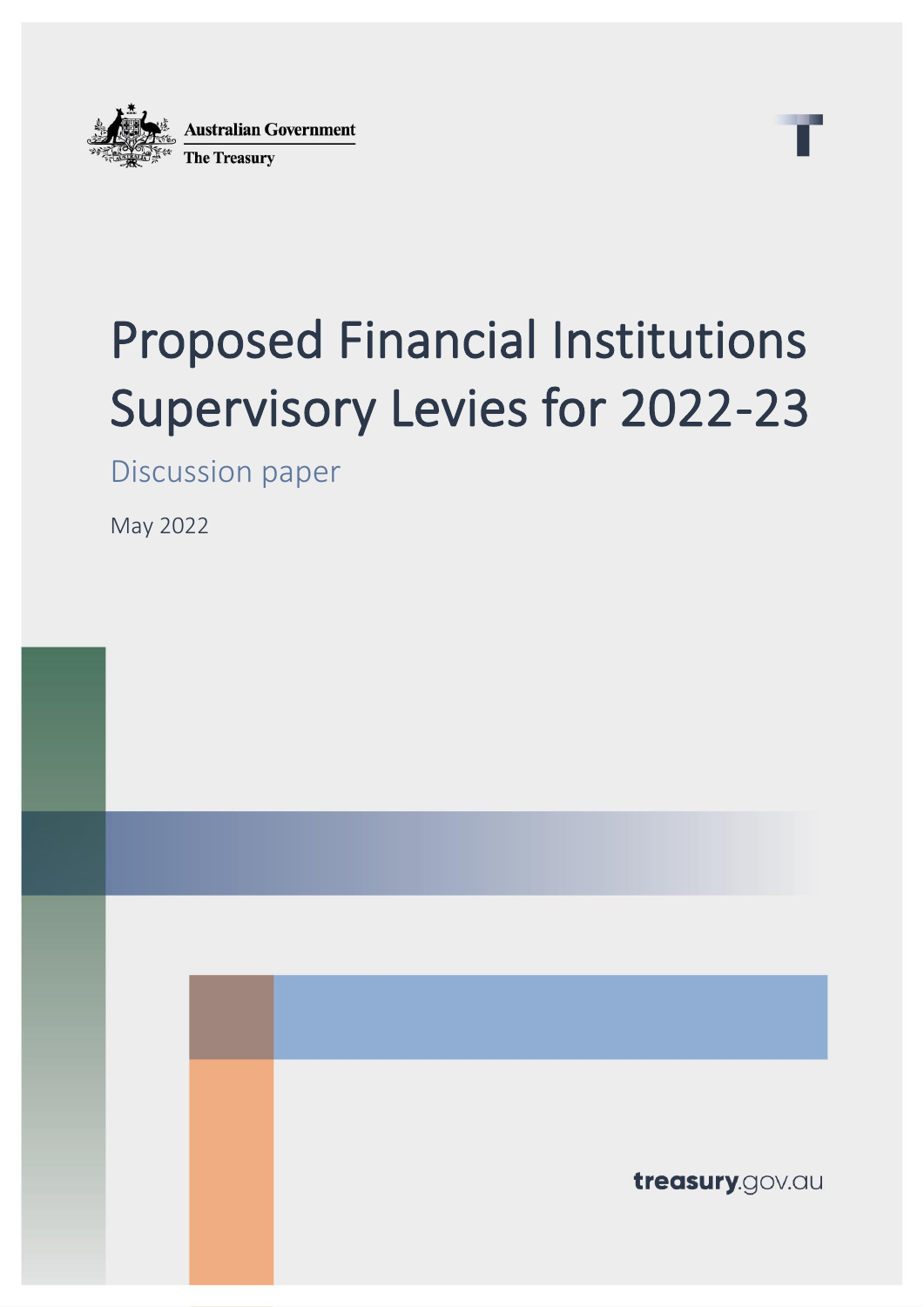#### © Commonwealth of Australia 2022

This publication is available for your use under a [Creative Commons Attribution 3.0 Australia](http://creativecommons.org/licenses/by/3.0/au/deed.en) licence, with the exception of the Commonwealth Coat of Arms, the Treasury logo, photographs, images, signatures and where otherwise stated. The full licence terms are available from [http://creativecommons.org/licenses/by/3.0/au/legalcode.](http://creativecommons.org/licenses/by/3.0/au/legalcode)



Use of Treasury material under a [Creative Commons Attribution 3.0 Australia](http://creativecommons.org/licenses/by/3.0/au/deed.en) licence requires you to attribute the work (but not in any way that suggests that the Treasury endorses you or your use of the work).

#### Treasury material used 'as supplied'.

Provided you have not modified or transformed Treasury material in any way including, for example, by changing the Treasury text; calculating percentage changes; graphing or charting data; or deriving new statistics from published Treasury statistics — then Treasury prefers the following attribution:

*Source: The Australian Government the Treasury*

#### Derivative material

If you have modified or transformed Treasury material, or derived new material from those of the Treasury in any way, then Treasury prefers the following attribution:

*Based on The Australian Government the Treasury data*

#### Use of the Coat of Arms

The terms under which the Coat of Arms can be used are set out on the Department of the Prime Minister and Cabinet website (see [www.pmc.gov.au/government/commonwealth-coat-arms](http://www.pmc.gov.au/government/commonwealth-coat-arm)).

#### Other uses

Enquiries regarding this licence and any other use of this document are welcome at:

Manager Media and Speeches Unit The Treasury Langton Crescent Parkes ACT 2600 Email: [media@treasury.gov.au](mailto:media@treasury.gov.au)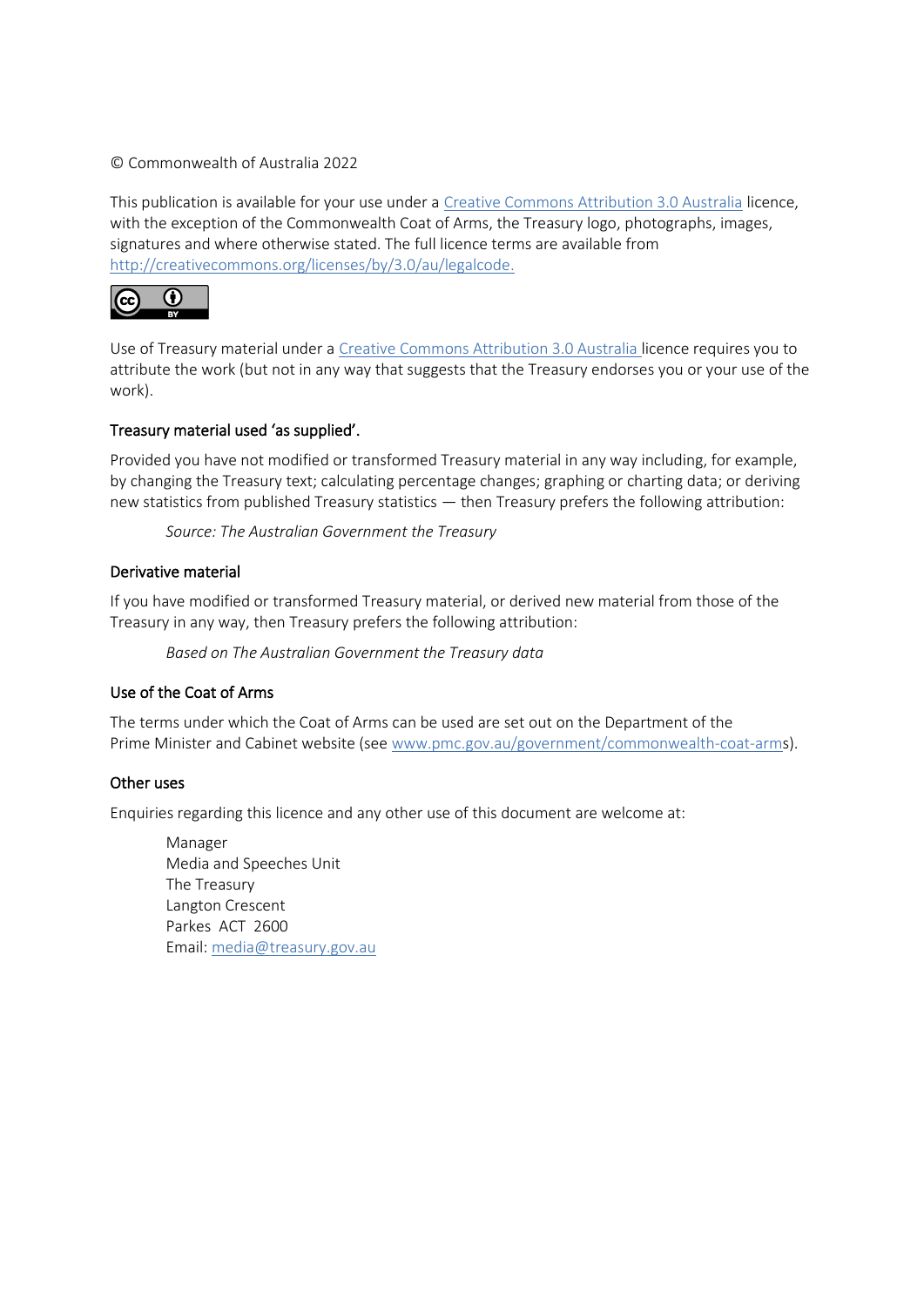## <span id="page-2-0"></span>**Contents**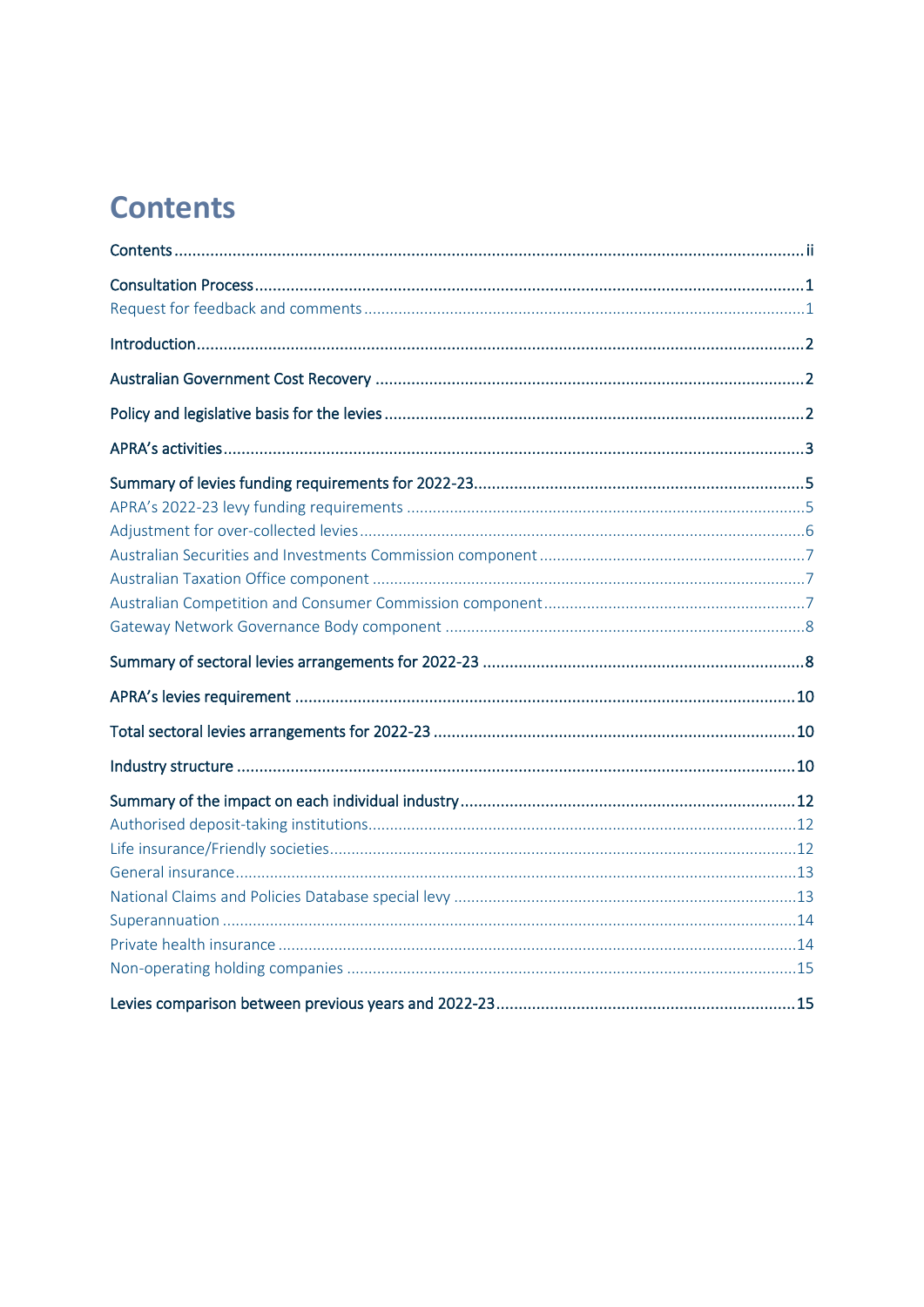### <span id="page-3-0"></span>**Consultation Process**

### <span id="page-3-1"></span>Request for feedback and comments

**Closing date for submissions:** 10 June 2022

| Email     | supervisorylevies@treasury.gov.au                                                                          |
|-----------|------------------------------------------------------------------------------------------------------------|
| Mail      | Director<br>Regulator Oversight and Engagement Unit<br>The Treasury<br>Langton Crescent<br>PARKES ACT 2600 |
| Enquiries | Enquiries can be directed to Isobel Sloan                                                                  |
| Phone     | 02 6263 4041                                                                                               |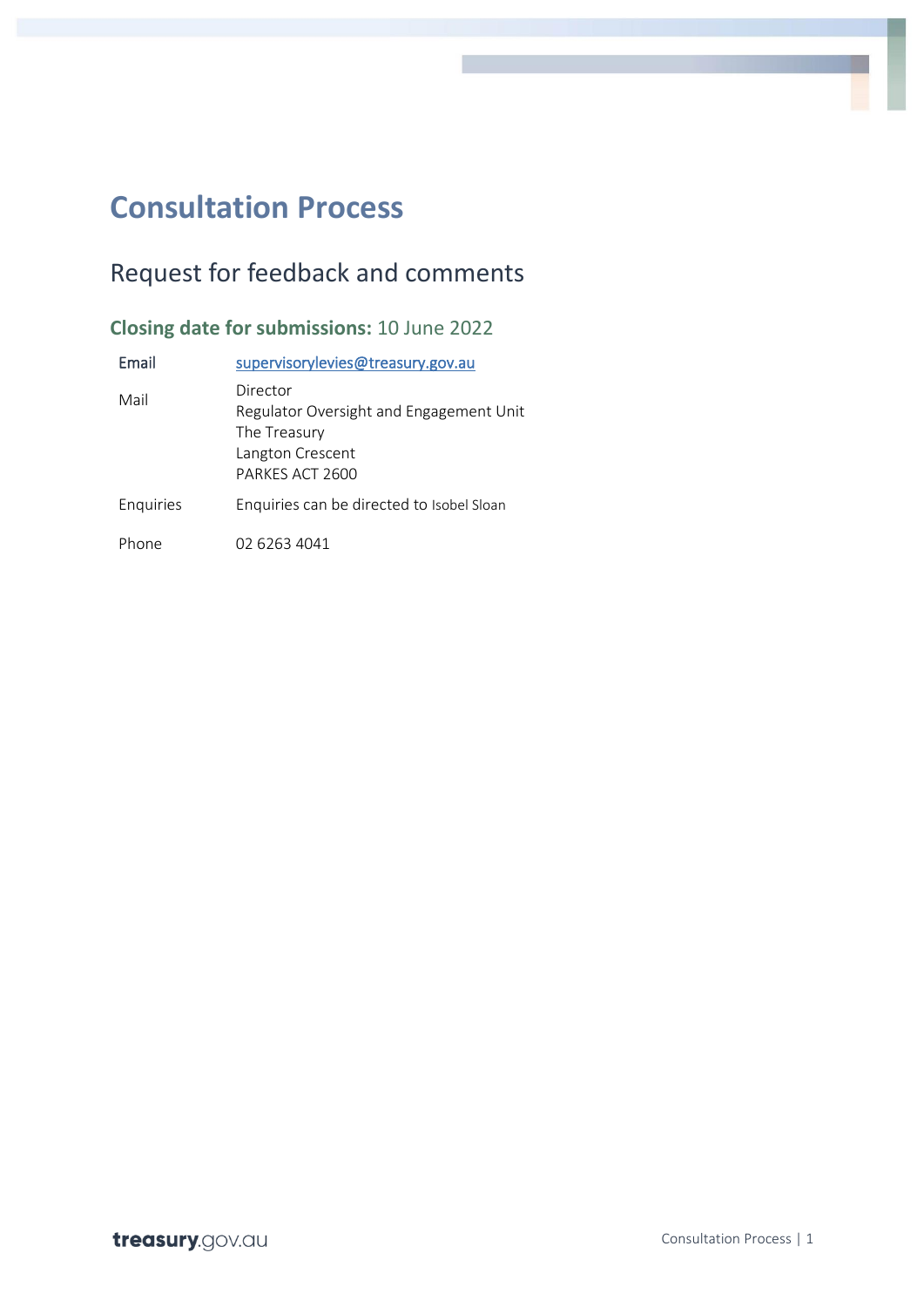### <span id="page-4-0"></span>**Introduction**

The purpose of this paper is to seek industry views on the proposed Financial Institutions Supervisory Levies ('the levies' or 'FISLs') that will apply for the 2022–23 financial year. The levies are set to recover the majority of the operational costs of the Australian Prudential Regulation Authority (APRA), and other specific costs incurred by certain Commonwealth agencies.

This paper, prepared by Treasury, in conjunction with APRA, sets out information about the total expenses for the activities to be undertaken by APRA and certain Commonwealth agencies in 2022-23, to be funded through commensurate levies revenue to be collected in 2022–23.

### <span id="page-4-1"></span>**Australian Government Cost Recovery**

In December 2002, the Government adopted a formal cost recovery policy to improve the consistency, transparency and accountability of cost recovered activities and promote the efficient allocation of resources. Cost recovery involves government entities charging individuals or non-government organisations some or all of the efficient costs of a specific government activity. This may include goods, services or regulation, or a combination of these.

The Australian Government Charging Framework (introduced 1 July 2015) and Cost Recovery Guidelines (CRGs, revised 1 July 2014) set out the overarching policy under which government entities design, implement and review cost recovered activities. In line with the policy, individual portfolio ministers are ultimately responsible for ensuring entities' implementation and compliance with the CRGs.

APRA's funding is outlined in the annual Treasury Portfolio Budget Statements. Generally, additional funding is provided to APRA through budget measures that are outlined in documents published on the [www.budget.gov.au](http://www.budget.gov.au/) website.

An updated Cost Recovery Implementation Statement (CRIS) will be released by APRA at the earliest possible date, but no later than 30 June 2022, which will provide further transparency around the cost of APRA's activities and the corresponding impact on the levies.

### <span id="page-4-2"></span>**Policy and legislative basis for the levies**

APRA's costs, and other Commonwealth agencies' costs, incurred in connection with supporting the integrity and efficiency of markets and promoting the interests of consumers in the financial system, are funded through levies on those industries that are prudentially regulated by APRA. Essentially, the levies are imposed to ensure that the full cost of regulation is recovered from those who benefit from it.

The legislative framework for these levies is established by the *Financial Institutions Supervisory Levies Collection Act 1998*, which prescribes the timing of payment and the collection of levies. A suite of imposition Acts impose levies on regulated industries. For all industries, with the exception of the private health insurers (PHIs), these Acts set a CPI indexed statutory upper limit (which the restricted maximum cannot exceed) and provide for the Minister to make a determination as to certain matters such as the percentages for each restricted and unrestricted levy component, the maximum and minimum levy amounts applicable to each restricted levy component, and the date at which the entity's levy is to be calculated. Meanwhile, the imposition Act for PHIs imposes a levy on regulated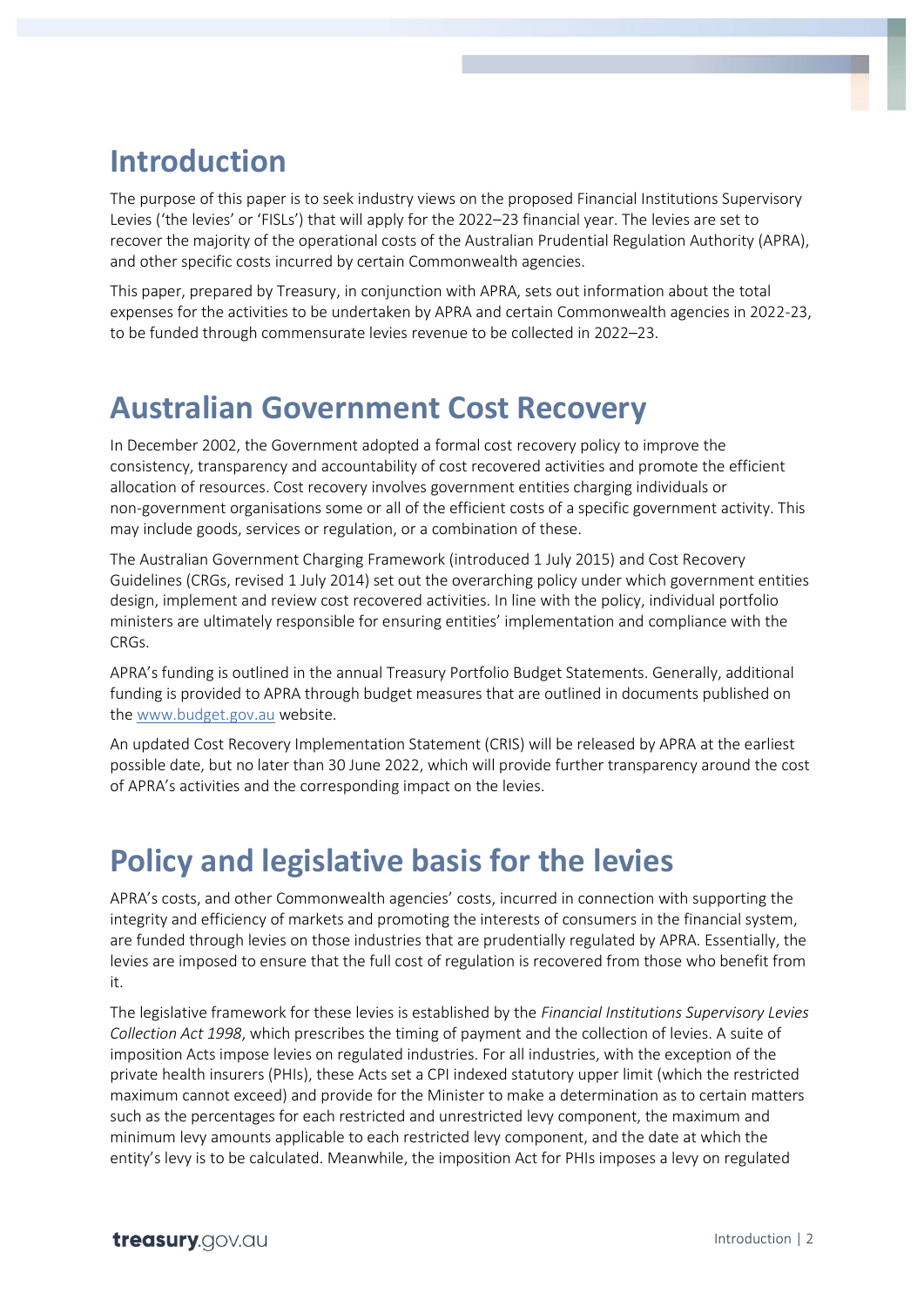institutions by setting a rate for each complying single and joint health insurance policy on issue on the census day.

Annually, the Minister makes a determination under each of the following Acts to provide the legal basis to impose a levy:

- *Authorised Deposit-taking Institutions Supervisory Levy Imposition Act 1998;*
- *Authorised Non-operating Holding Companies Supervisory Levy Imposition Act 1998;*
- *Life Insurance Supervisory Levy Imposition Act 1998;*
- *General Insurance Supervisory Levy Imposition Act 1998;*
- *Retirement Savings Account Providers Supervisory Levy Imposition Act 1998;*
- *Superannuation Supervisory Levy Imposition Act 1998;* and
- *Private Health Insurance Supervisory Levy Imposition Act 2015.*

The Government has also provided authority to APRA to recover other specific costs incurred by certain Commonwealth agencies. The Minister's determination in this regard, under the *Australian Prudential Regulation Authority Act 1998*, is to recover the costs of:

- a) supporting the integrity and efficiency of markets in which leviable bodies operate;
- b) promoting the interests of consumers in markets in which leviable bodies operate;
- c) administering the function of making determinations about the release on compassionate grounds of benefits that are in a superannuation entity or retirement savings account;
- d) governing and maintaining the superannuation transactions network; and
- e) the regulation of leviable bodies.

Costs recovered for the above include costs incurred by the Australian Securities and Investments Commission (ASIC), the Australian Taxation Office (ATO), the Australian Competition and Consumer Commission (ACCC) and the Gateway Network Governance Body.

<span id="page-5-0"></span>The total funding for these agencies raised under the levies is set through the annual Budget process.

### **APRA's activities**

APRA seeks to achieve its purpose by adopting a supervision-led approach. APRA undertakes prudential supervision with a view to (i) identifying risks and vulnerabilities within the financial system that might jeopardise its purpose, and (ii) acting to ensure those risks and vulnerabilities are mitigated. By employing a supervision-led approach, APRA seeks to be forward-looking, risk-based, and outcomes-focused – addressing potential problems before they adversely impact those APRA is tasked to protect. A supervision-led approach also assists in minimising regulatory burden and facilitating competition and innovation.

APRA does not pursue a zero-failure objective. APRA cannot eliminate the risk that any institution might fail, and it recognises that attempting to do so would impose an unnecessary burden on institutions and the financial system. APRA seeks to maintain a low incidence of failure of APRAregulated institutions whilst not unduly hindering efficiency, competition or otherwise impeding the competitive neutrality or contestability of the financial system. APRA's aim is to identify likely failure of an APRA-regulated institution early enough so that corrective action can be promptly initiated, or an orderly exit achieved.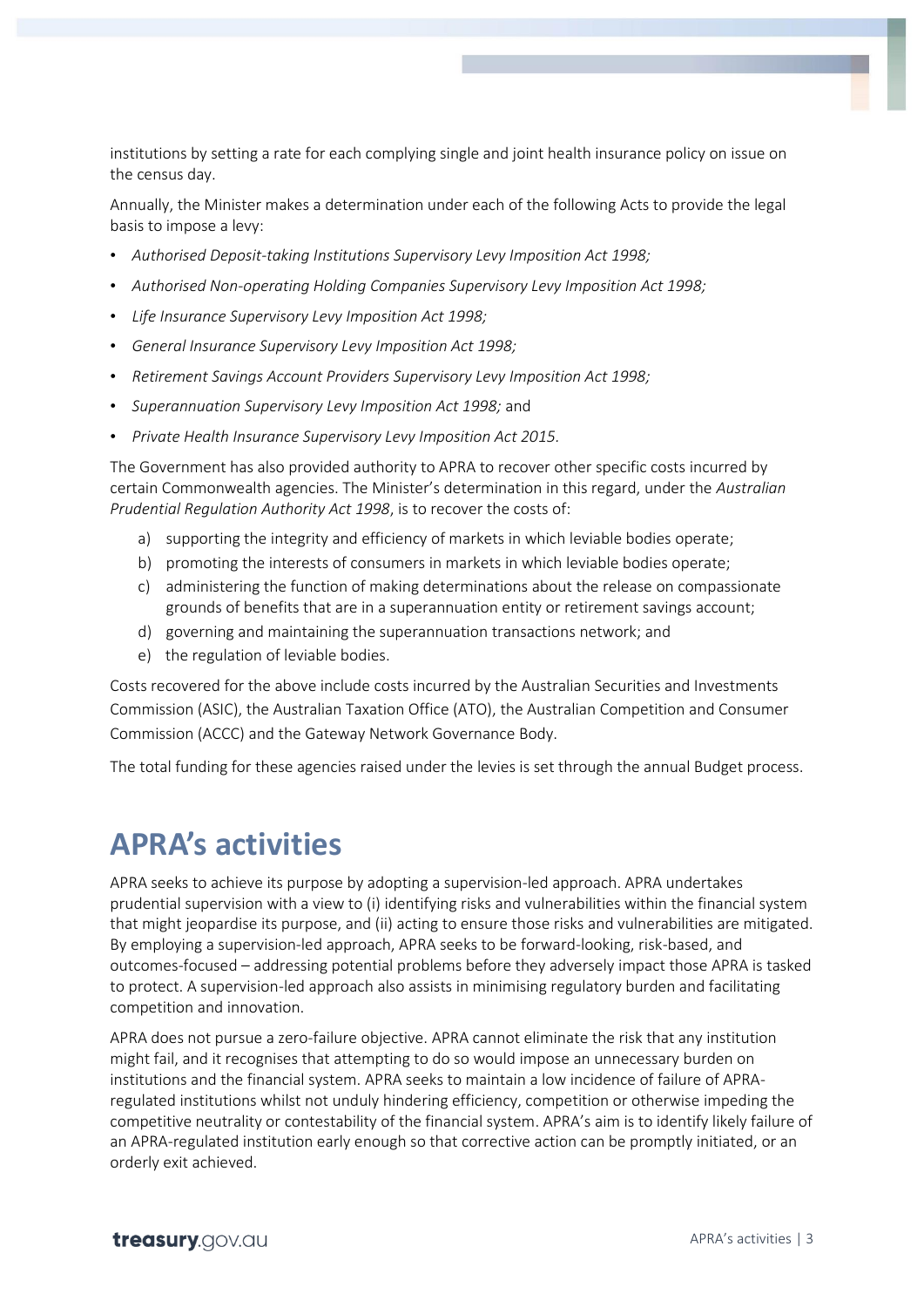The shape and structure of the Australian financial system is rapidly evolving and risks to APRA, financial institutions, the financial system and the broader Australian community can emerge quickly. Each year, in setting its strategic priorities, APRA takes into consideration changes in its operating environment and the Government's policy priorities to ensure it continues to effectively deliver on its statutory objectives and APRA's Statement of Intent in response to the current Statement of Expectations for APRA<sup>1</sup> (which was issued by the former Government in June 2018). APRA's strategic priorities are outlined in its rolling four-year Corporate Plan published annually. APRA's 2021-2025 Corporate Plan is focused on two strategic themes: 'protected today' and 'prepared for tomorrow'. These themes are designed to drive organisational focus on delivering APRA's purpose and key outcomes for the Australian community so as to ensure resilient and prudently managed financial institutions; promote the stability of the Australian financial system; and contribute to the Australian community's ability to achieve good financial outcomes.

COVID-19 remains an influence on the economic and financial environment, but it is not the only important influence. As a forward-looking prudential supervisor, APRA updated its Corporate Plan with a wider perspective acknowledging that, while the pandemic is yet to be overcome, there are other important factors influencing the shape and risk profile of the financial system, to which APRA needs to respond. APRA's strategic priorities and activities will be reviewed as part of setting APRA's 2022- 2026 Corporate Plan.

APRA works closely with other regulatory agencies to achieve its purpose and strategic priorities including those that form part of the Council of Financial Regulators (CFR), which includes the Department of the Treasury (the Treasury), the Reserve Bank of Australia (RBA), and the Australian Securities and Investments Commission (ASIC). Key activities for 2022-23 are captured within the Corporate Plan available on APRA's website<sup>2</sup>.

Some of APRA's activities are not funded by levies. Rather, the costs are recovered by direct user charges or through direct Government funding. The cost of the following activities will not be recovered through the levies:

- accreditation of authorised deposit-taking institutions (ADIs) with sophisticated risk management systems that are adopting 'advanced' approaches for determining capital adequacy permitted under the Basel II Framework, and ongoing specialised supervision of accredited ADIs;
- accreditation of general insurers with robust internal models to use these models to meet capital adequacy requirements;
- licencing fees; and
- the provision of statistical reports to the RBA, the Australian Bureau of Statistics (ABS); and the Department of Foreign Affairs and Trade (DFAT).

<sup>1</sup> <https://www.apra.gov.au/statement-of-expectations-2018>

<sup>2</sup> <https://www.apra.gov.au/apra-2021-25-corporate-plan>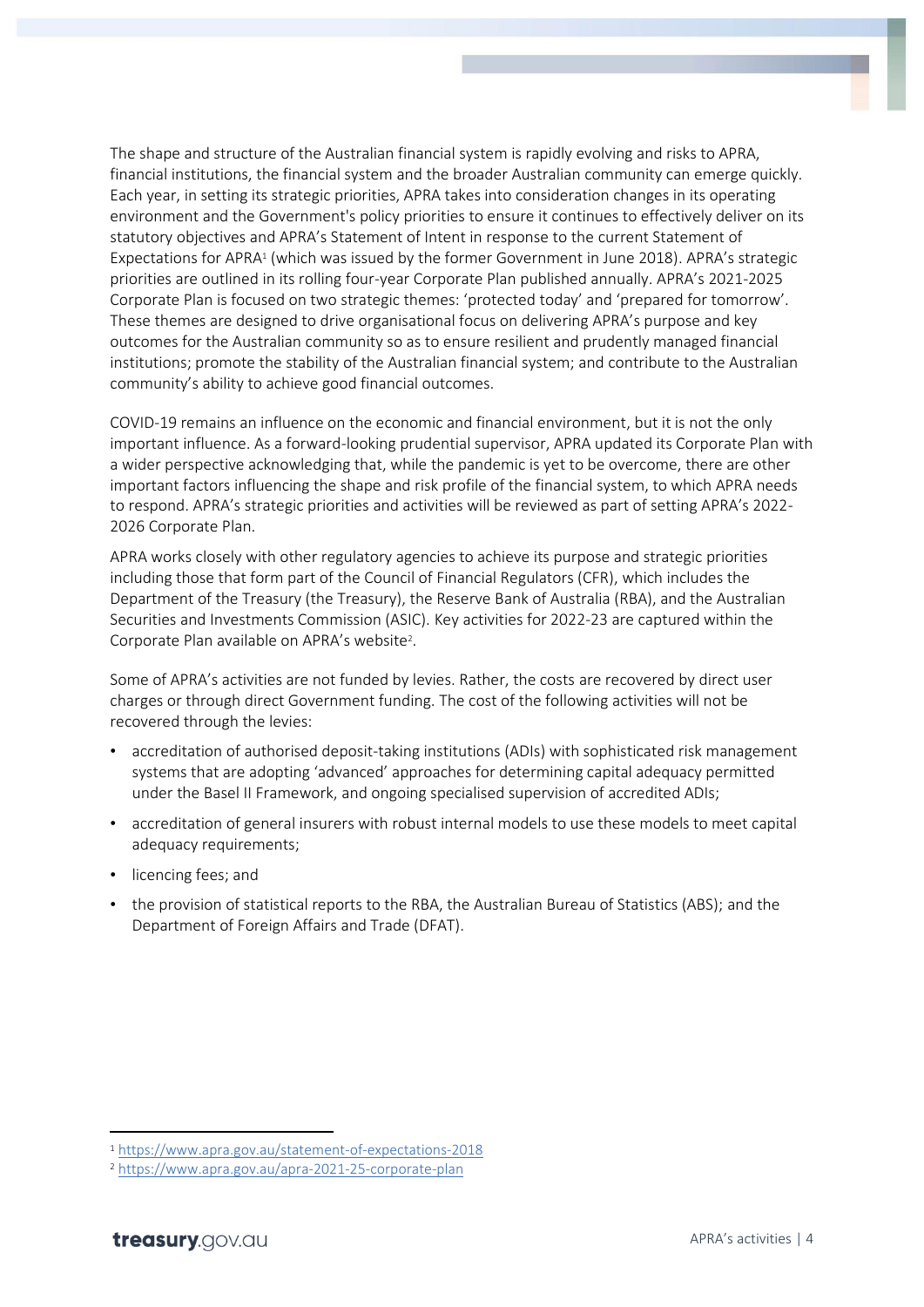### <span id="page-7-0"></span>**Summary of levies funding requirements for 2022-23**

The total funding required under the levies in 2022-23 for all relevant Commonwealth agencies is \$259.6 million. This is a \$2.4 million (0.9 per cent) decrease from the 2021-22 requirement. The slight decrease is attributable to the decrease in APRA's levies requirements (see next section for details) partially offset by an increase in the Australian Taxation Office (ATO) component<sup>3</sup> .

The components of the levies are outlined in Table 1.

|                                                              | 2021-22       | 2022-23                  |                          |                          |
|--------------------------------------------------------------|---------------|--------------------------|--------------------------|--------------------------|
|                                                              | <b>Budget</b> | <b>Budget</b>            | Change                   | Change                   |
|                                                              | (Sm)          | (Sm)                     | (Sm)                     | (%)                      |
| APRA                                                         | 220.8         | 214.8                    | (6.0)                    | (2.7)                    |
| <b>ASIC</b>                                                  | 0.1           | 0.1                      | ٠                        | ٠                        |
| ATO                                                          | 36.8          | 40.5                     | 3.7                      | 10.0                     |
| <b>ACCC</b>                                                  | 3.5           | 3.5                      | $\overline{\phantom{0}}$ | $\overline{\phantom{a}}$ |
| Gateway Network Governance Body                              | 0.7           | 0.7                      | -                        | $\overline{\phantom{a}}$ |
| Prior year under-collection for agencies, other than<br>APRA | 0.1           | $\overline{\phantom{0}}$ | (0.1)                    | (100.0)                  |
| Total                                                        | 262.0         | 259.6                    | (2.4)                    | (0.9)                    |

#### Table 1: Total levies funding required

### <span id="page-7-1"></span>APRA's 2022-23 levy funding requirements

APRA's net funding requirements under the levies for 2022-23 are shown in Table 2 below.

The budgeted total cost for APRA for 2022-23 is \$227.8 million, a \$2.0 million (0.9 per cent) increase relative to the 2021-22 Budget. The higher amount is due to a funding increase from the 2021-22 Mid-Year Economic and Fiscal Outlook measure 'Maintaining APRA's capacity to respond to risks within the financial system', largely offset by the wind-up of the 2020-21 Budget measure 'Treasury Portfolio – additional funding'.

Other components of the funding requirements include:

- A further \$1.0 million to provide for future enforcement expenses;
- Removal of \$8.9 million of non-levy income (refer to Table 3);
- Return of \$1.8 million of prior year over-collected levies to industry; and
- Removal of the cost increase of \$3.4 million arising from the introduction of AASB-16 Leases.

APRA's underlying net levies funding requirement for 2022-23 is \$214.8 million, a decrease of \$6.0 million (2.7 per cent) relative to the funding requirement for 2021-22.

<sup>&</sup>lt;sup>3</sup> Refer to page 7 for ATO activities funded through the levies.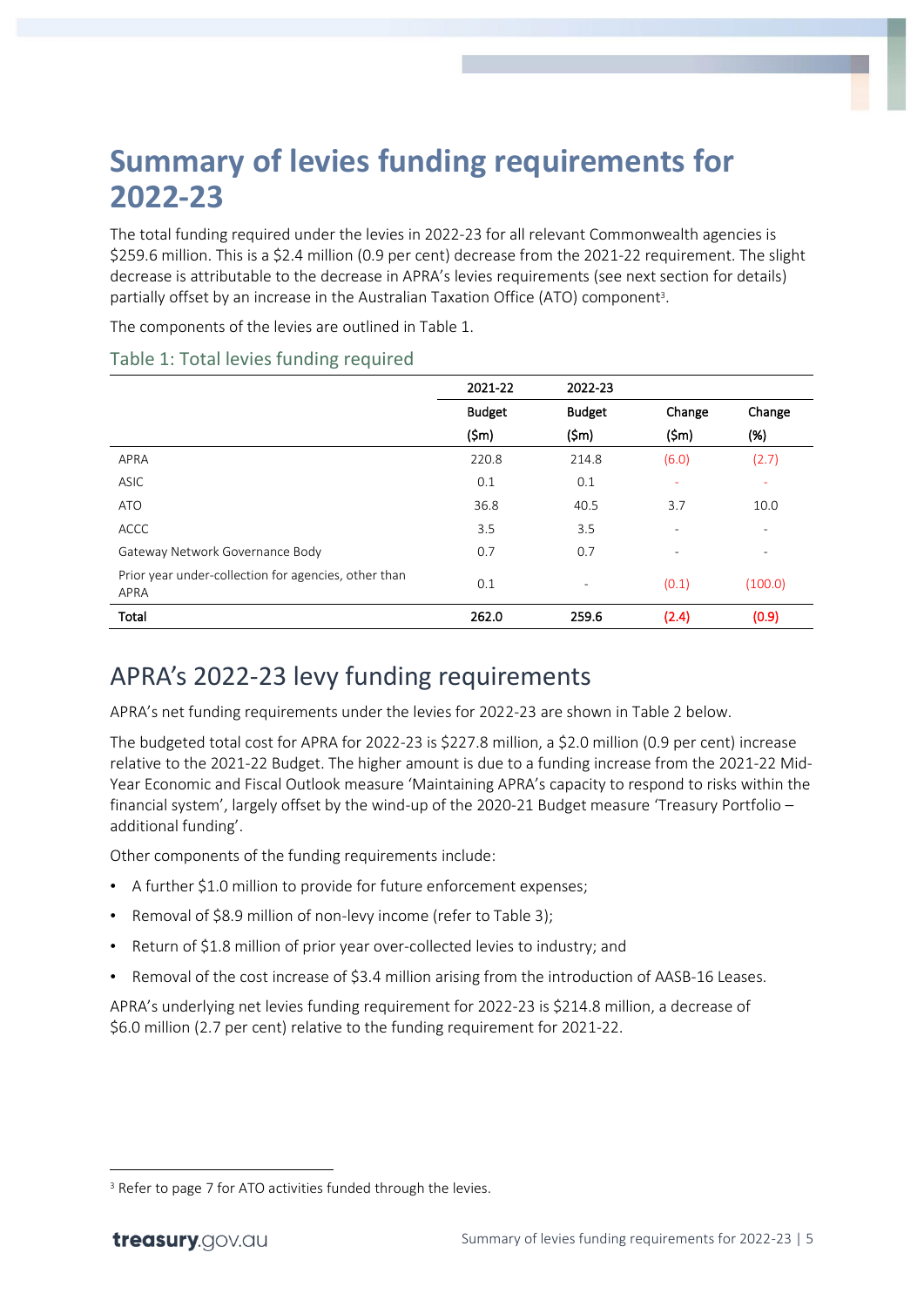#### Table 2: APRA — Levies funding required

|                                                                                              | 2021-22       | 2022-23                  |        |         |
|----------------------------------------------------------------------------------------------|---------------|--------------------------|--------|---------|
|                                                                                              | <b>Budget</b> | <b>Budget</b>            | Change | Change  |
|                                                                                              | (Sm)          | $(\mathsf{5m})$          | (Sm)   | (%)     |
| $APRA$ – operating expenses                                                                  | 225.8         | 227.8                    | 2.0    | 0.9     |
| APRA – contingency enforcement fund                                                          | 1.0           | 1.0                      |        |         |
| Non-Levy income (Table 3)                                                                    | (8.5)         | (8.9)                    | (0.4)  | 4.7     |
| Prior year under / (over) collected revenue (recouped /<br>refunded) from industry (Table 4) | 0.3           | (1.8)                    | (2.1)  | (642.9) |
| Unspent 2020-21 expenses deferred into 2021-22                                               | (7.0)         | $\overline{\phantom{a}}$ | 7.0    | (100.0) |
| 2020-21 additional funding to be collected in 2021-22                                        | 12.8          | $\overline{\phantom{a}}$ | (12.8) | (100.0) |
| Removal of impact of AASB16 - Leases                                                         | (3.6)         | (3.4)                    | 0.2    | (5.9)   |
| Net funding met through industry levies                                                      | 220.8         | 214.8                    | (6.0)  | (2.7)   |

Table 3 below outlines the other sources of APRA revenue (or Non-Levy income) available to partially fund APRA expenditure.

#### Table 3: Non-Levy income

|                                                        | $2021 - 22$   | $2022 - 23$   |        |        |
|--------------------------------------------------------|---------------|---------------|--------|--------|
| Non-Levy income                                        | <b>Budget</b> | <b>Budget</b> | Change | Change |
|                                                        | (\$m)         | (Sm)          | (\$m)  | (%)    |
| Appropriations - National Claims and Policies Database | (1.0)         | (1.1)         | (0.1)  | 11.6   |
| - Other                                                | (2.7)         | (3.0)         | (0.3)  | 12.2   |
| Provision of goods and services                        | (4.8)         | (4.8)         | 0.0    | (0.9)  |
| Total                                                  | (8.5)         | (8.9)         | (0.4)  | 4.7    |

'Other' appropriations funding relates largely to a government appropriation received for interest received on APRA's cash reserves.

### <span id="page-8-0"></span>Adjustment for over-collected levies

To ensure that industry does not pay any more or less than the cost of prudential regulation and to maintain the integrity of the levies funding mechanism, the industry levies funding requirement is adjusted each year by over- and under-collected levies from prior periods.

There will be an over-collection of the levies of \$1.8 million based on expected 2021-22 collections. The over-collection will be refunded to industry through the 2022-23 levies (Table 4).

| Source of revenue  | $2021 - 22$<br><b>Budget</b><br>(5m) | $2021 - 22$<br>Forecast<br>(\$m) | $2021 - 22$<br><b>Difference</b><br>(Sm) | Difference to be recouped from industry |                          |                          |                          |     |
|--------------------|--------------------------------------|----------------------------------|------------------------------------------|-----------------------------------------|--------------------------|--------------------------|--------------------------|-----|
|                    |                                      |                                  |                                          | <b>ADI</b>                              | u                        | GI                       | Super                    | PHI |
| <b>APRA Levies</b> | 220.8                                | 222.6                            | (1.8)                                    | ۰                                       | $\overline{\phantom{a}}$ | $\overline{\phantom{a}}$ | (1.8)                    | -   |
| Non-APRA levies    | 41.2                                 | 41.2                             | $\overline{\phantom{a}}$                 | ٠                                       | $\overline{\phantom{a}}$ | $\overline{\phantom{a}}$ | $\overline{\phantom{a}}$ | ۰   |
| Total              | 262.0                                | 263.8                            | (1.8)                                    | ۰                                       | $\overline{\phantom{a}}$ | $\overline{\phantom{a}}$ | (1.8)                    |     |

#### Table 4: Over-collected levies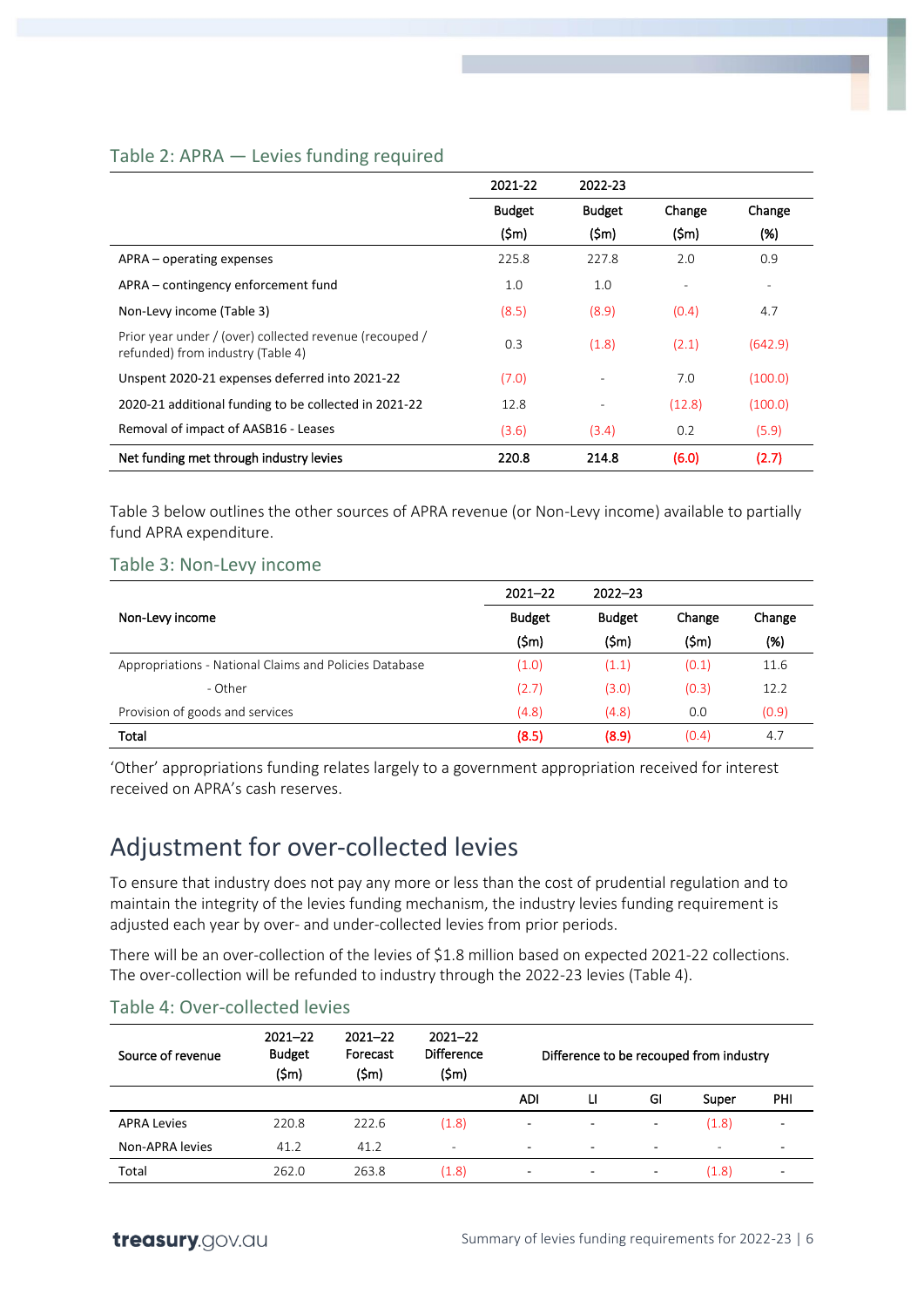### <span id="page-9-0"></span>Australian Securities and Investments Commission component

Of the levies collected, \$0.06 million is for the Australian Securities and Investments Commission's (ASIC) costs in relation to the operation of the Superannuation Complaints Tribunal (SCT) in 2022-23.

Although SCT operations ceased at the end of December 2020, total funding of \$0.2 million has been approved for 2021-22 and 2022-23 to address SCT records management, requests for information (e.g. from other government agencies or bodies, freedom of information requests) and other post closure expenditures.

It is expected that no ASIC costs will be recovered through the FISLs from 2023-24.

### <span id="page-9-1"></span>Australian Taxation Office component

Funding from the levies collected from the superannuation industry includes a component to cover the Australian Taxation Office's (ATO's) regulatory costs in administering the Superannuation Lost Member Register (LMR) and Unclaimed Superannuation Money (USM) frameworks.

In 2022-23, \$11.3 million will be recovered for the ATO to support its activities in relation to the LMR and USM, which include:

- the implementation of strategies to reunite individuals with lost and unclaimed superannuation money including promoting ATO Online services through myGov and targeted campaigns using demographic data and account balances;
- working collaboratively with funds to engage members being reunited with their super, including Super Match2, and providing funds with updated contact information about their lost members;
- processing of lodgements, statements and other associated account activities;
- processing of claims and payments, including the recovery of overpayments;
- reviewing and improving the integrity of data on the LMR and in the USM system; and
- reviewing and improving data matching techniques, which facilitates the display of lost and unclaimed accounts on the ATO On Line Individuals Portal.

The funding also supports the ongoing upkeep and enhancement of the ATO's administrative system for USM frameworks and the LMR, and for continued work to improve efficiency and automate processing where applicable.

In addition, from 1 July 2018, the ATO assumed the role of administering the early Compassionate Release of Super programme (CRS). The compassionate grounds enable the ATO to consider the early release of a person's preserved superannuation in specified circumstances.

In 2022-23, \$29.2 million will be recovered for the ATO to administer this programme.

### <span id="page-9-2"></span>Australian Competition and Consumer Commission component

In the 2017-18 Budget, funding was provided to the Australian Competition and Consumer Commission (ACCC) to undertake regular inquiries into specific financial system competition issues. Additional funding was provided in the 2021-22 Mid-Year Economic and Fiscal Outlook for the ACCC to

treasury.gov.au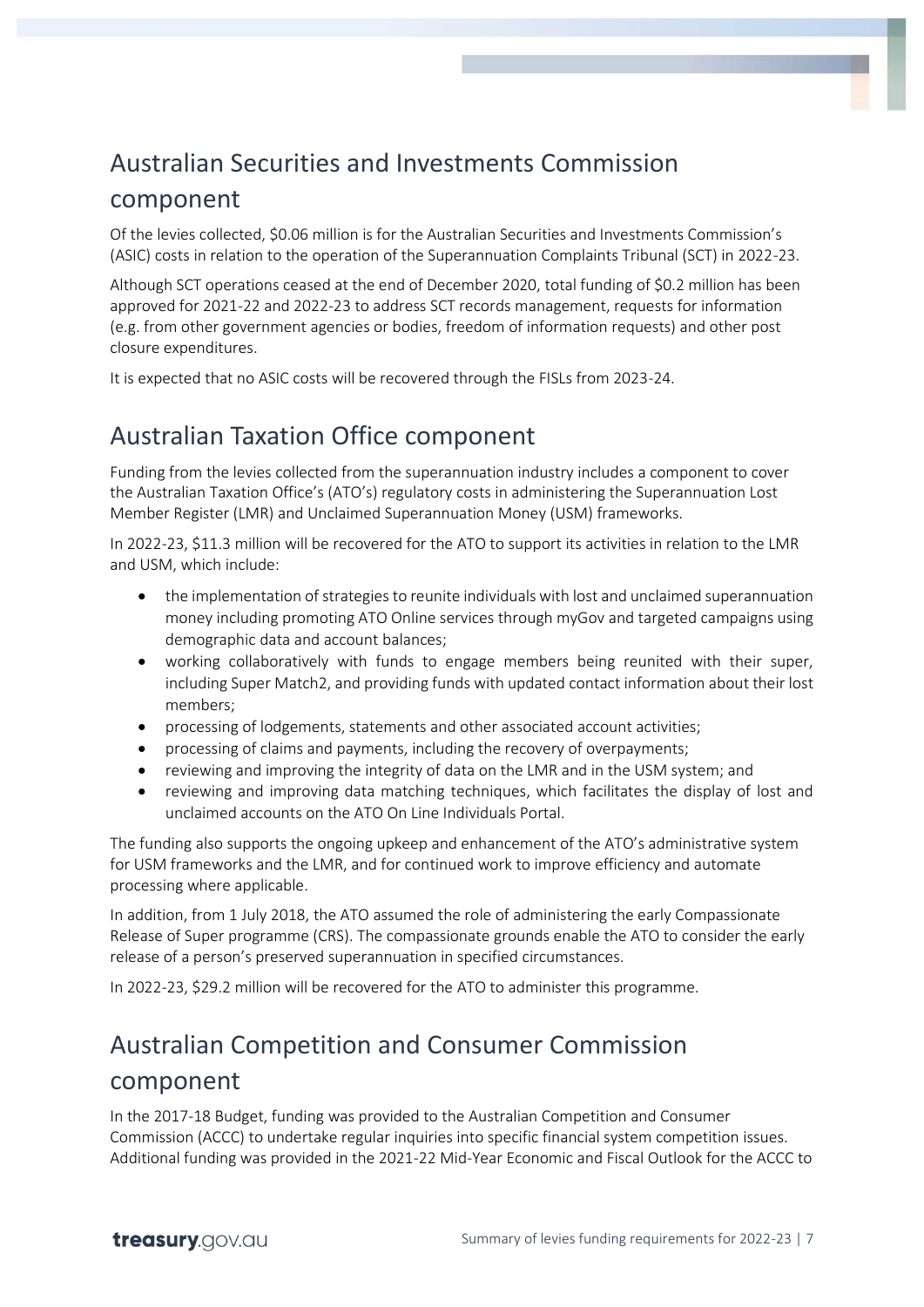continue to undertake work on financial system competition issues through the performance of market inquiries, advocacy and engagement.

In 2022-23, the ACCC will continue to examine financial system competition issues through price inquiries, market studies and/or reviews. The ACCC will also continue to investigate and take appropriate enforcement action to address competition issues in the financial services sector, undertake stakeholder consultation and identify emerging competition concerns.

In 2022-23, \$3.5 million will be recovered for the ACCC to administer the market inquiries/studies, advocacy and stakeholder consultation program of work in relation to the financial services sector. As this work is likely to concentrate on competition issues relating to ADIs, costs will be recovered from that industry.

### <span id="page-10-0"></span>Gateway Network Governance Body component

The Gateway Network Governance Body Ltd (GNGB) governs the Superannuation Transaction Network (STN), which is the gateway infrastructure that facilitates transmission of SuperStream data messages between employers, superannuation funds and the ATO. It promotes the efficiency and effectiveness of the STN, monitoring compliance with the Standards, managing new entrants to the network, and engaging with key stakeholders in government and industry.

<span id="page-10-1"></span>In 2022-23, \$0.7 million will be recovered with respect to the GNGB.

### **Summary of sectoral levies arrangements for 2022-23**

Two methodologies are adopted by APRA to calculate supervisory levies.

The first levy methodology used to recoup APRA's costs is applied to the ADI, Superannuation, General Insurance (GI) and Life Insurance and friendly societies (LI) industries. It has two components:

- the restricted levy component, which has a cost-of-supervision based rationale, is structured as a percentage rate on assets and is subject to minimum and maximum amounts; and
- the unrestricted levy component, which has a systemic impact rationale, is structured as a percentage rate on assets and does not have minimum or maximum amounts for individual regulated institutions.

The levy allocation methodology is designed to fully recover the costs from each industry and minimise cross-subsidies across industries.

To reduce the volatility in levies charged to industry, when calculating the percentage of time spent split between the restricted component and the unrestricted component, APRA smooths the allocation of costs through the use of a moving four-year average, before allocation to the four industries.

After the amount to be recovered from the four industries in both the restricted and unrestricted components is known, and the population estimated, the required levy rates to recover these amounts are then calculated.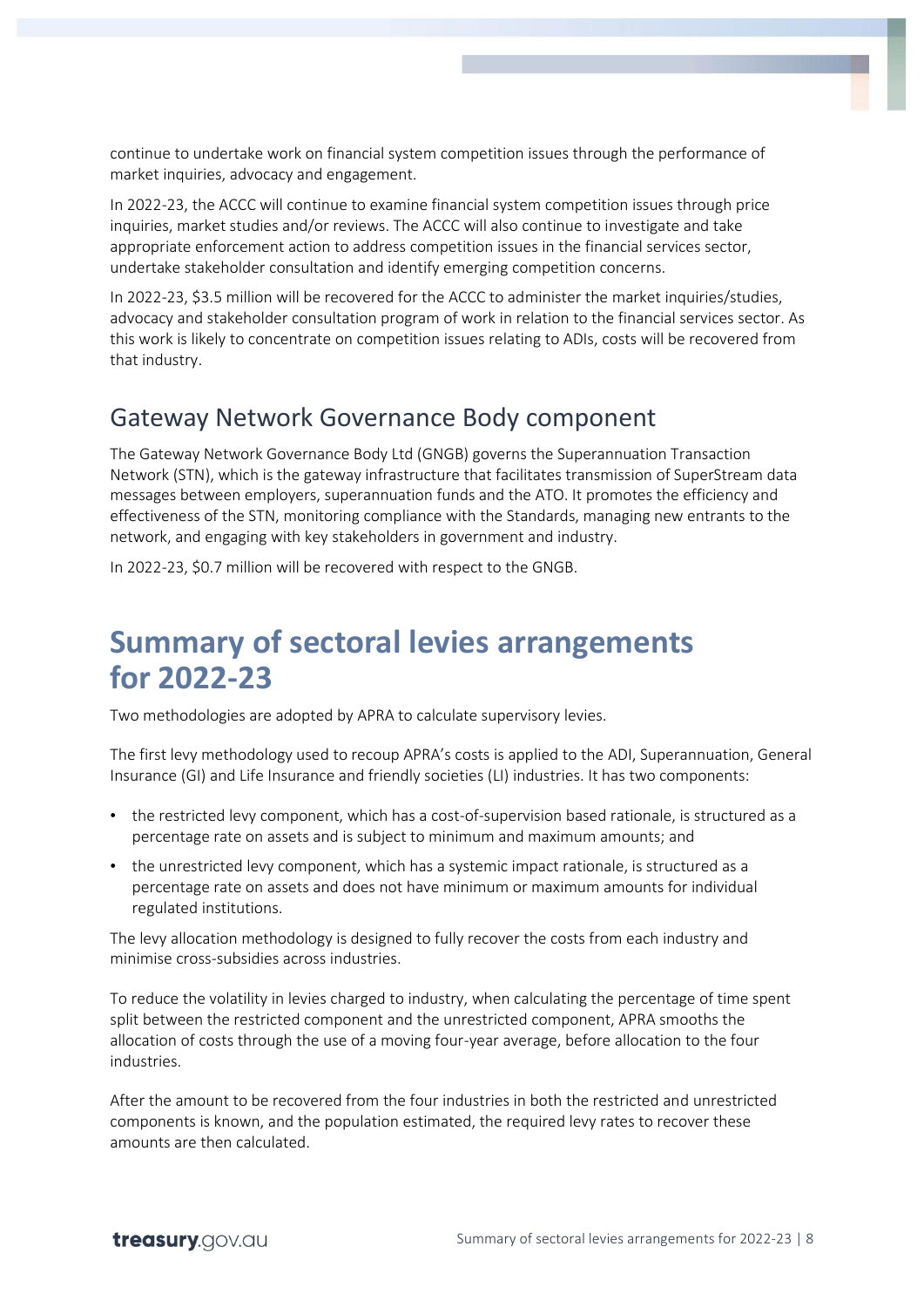Currently, the restricted and unrestricted components account for 63 per cent and 37 per cent respectively of APRA's overall supervisory effort.

The second levy methodology used to recoup APRA's costs is applied to the PHI industry and is a fixed price levy, being the PHI supervisory levy. This levy adopts a cost-of-supervision based rationale and is structured as a fee per policy holder. There are no minimum or maximum amounts. As part of the transition of the regulation of PHIs to APRA on 1 July 2015, a four-year costing was agreed with the Department of Finance. For the first four years post-transition to APRA, this costing was used to identify the amount of the PHI levy to be collected each year. Since the end of this four-year period, APRA has been transitioning to a time-allocation methodology to allocate costs to the PHI industry, consistent with the methodology for other regulated industries. 2022-23 marks the first year the PHIs have fully transitioned to the time allocation methodology consistent with the other industries.

|                                    | 2019-20  | 2020-21  | 2021-22    | 2022-23        | 2022-23           |
|------------------------------------|----------|----------|------------|----------------|-------------------|
| <b>Industry sector</b>             | Actual % | Actual % | Forecast % | Estimate %     | 4-yr average<br>% |
| Restricted component - % of time   |          |          |            |                |                   |
| ADIs                               | 43       | 42       | 42         | 41             | 42                |
| Life insurance/Friendly societies  | 10       | 10       | 9          | 10             | 10                |
| General insurance                  | 15       | 14       | 15         | 15             | 15                |
| Superannuation                     | 26       | 29       | 30         | 29             | 28                |
| Private health insurance           | 6        | 5        | 4          | 5              | 5                 |
| <b>Total</b>                       | 100      | 100      | 100        | 100            | 100               |
| Unrestricted component - % of time |          |          |            |                |                   |
| ADIs                               | 45       | 47       | 38         | 43             | 43                |
| Life insurance/Friendly societies  | 9        | 8        | 10         | 9              | 9                 |
| General insurance                  | 11       | 10       | 15         | 12             | 12                |
| Superannuation                     | 26       | 29       | 32         | 29             | 29                |
| Private health insurance           | 9        | 6        | 5          | $\overline{7}$ | $\overline{7}$    |
| <b>Total</b>                       | 100      | 100      | 100        | 100            | 100               |

#### Table 5: APRA's supervisory effort by industry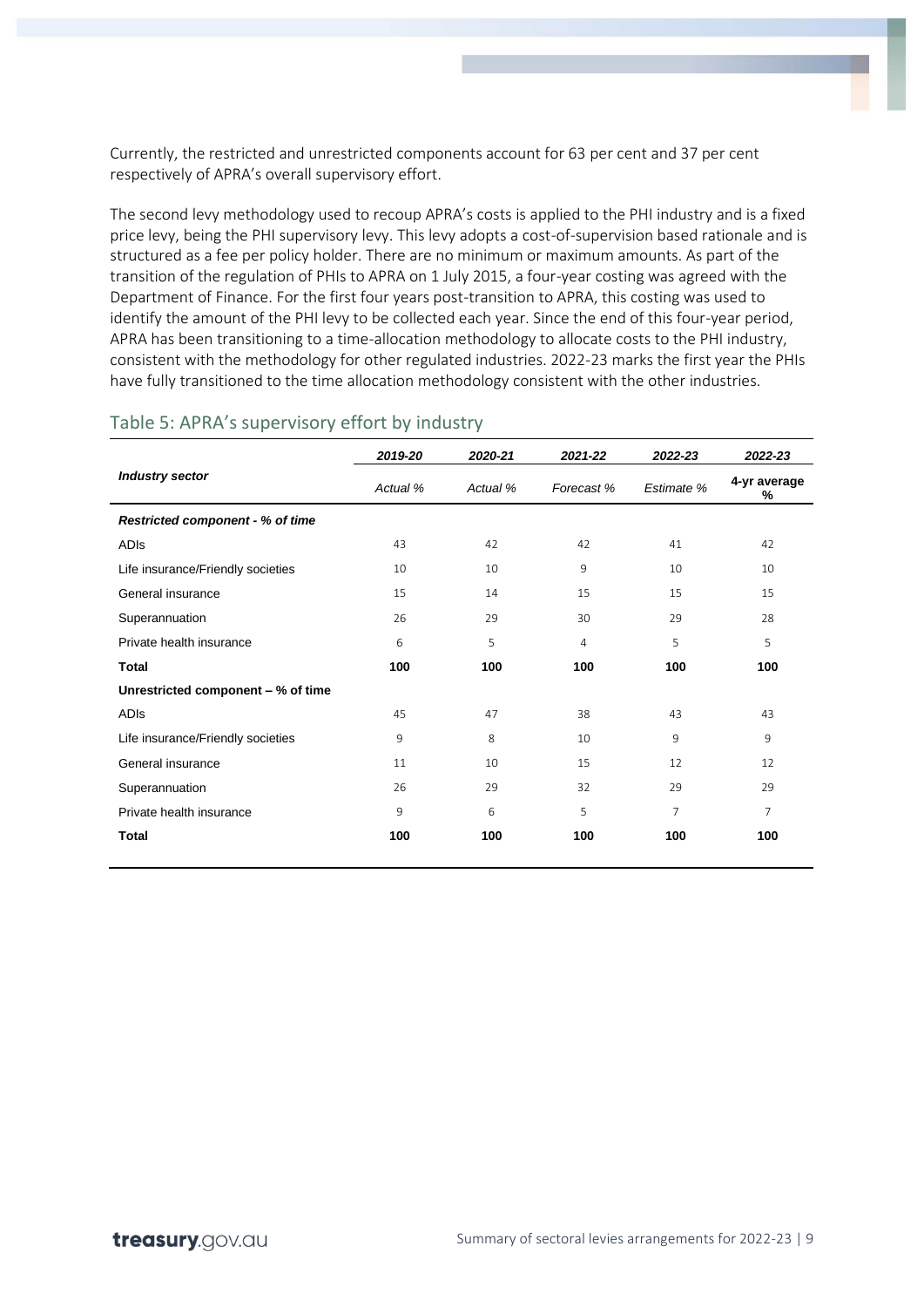### <span id="page-12-0"></span>**APRA's levies requirement**

Table 6 illustrates APRA's 2022-23 funding for both levy components from each industry and compares this with the levies funding required from each industry for 2021-22.

|                                        | $2021 - 22$                                | $2021 - 22$                                  | $2021 - 22$ | $2022 - 23$                      | $2022 - 23$                                  | $2022 - 23$ |
|----------------------------------------|--------------------------------------------|----------------------------------------------|-------------|----------------------------------|----------------------------------------------|-------------|
| Industry                               | Restricted<br>component<br>$(\mathsf{Sm})$ | Unrestricted<br>component<br>$(\mathsf{5m})$ | Total (\$m) | Restricted<br>component<br>(\$m) | Unrestricted<br>component<br>$(\mathsf{Sm})$ | Total (\$m) |
| <b>ADIS</b>                            | 60.5                                       | 39.7                                         | 100.2       | 56.6                             | 34.8                                         | 91.4        |
| Life insurance / Friendly<br>societies | 15.0                                       | 9.1                                          | 24.1        | 12.9                             | 7.1                                          | 20.0        |
| General insurers                       | 21.8                                       | 6.9                                          | 28.7        | 20.4                             | 9.8                                          | 30.2        |
| Superannuation                         | 37.5                                       | 20.3                                         | 57.8        | 38.1                             | 23.2                                         | 61.3        |
| Sub-total (excluding-PHIs)             | 134.7                                      | 76.1                                         | 210.9       | 128.0                            | 75.0                                         | 203.0       |
| Private health insurers                | $\overline{\phantom{a}}$                   | -                                            | 9.9         | $\overline{\phantom{a}}$         | $\overline{\phantom{a}}$                     | 11.8        |
| Total                                  | $\overline{\phantom{a}}$                   |                                              | 220.8       |                                  | $\blacksquare$                               | 214.8       |

#### Table 6: Estimated levies by industry for APRA's levy requirement

### <span id="page-12-1"></span>**Total sectoral levies arrangements for 2022-23**

Table 7 itemises the total levies requirement by industry.

| Industry                                   | APRA (\$m) | <b>ATO</b><br>(Sm)       | <b>ASIC</b><br>(\$m)     | <b>GNGB</b><br>(\$m)     | <b>ACCC</b><br>$(\mathsf{Sm})$ | <b>Total</b><br>$2022 - 23$<br>(\$m) | Total<br>$2021 - 22$<br>(Sm) | Increase /<br>(decrease)<br>(\$m) |
|--------------------------------------------|------------|--------------------------|--------------------------|--------------------------|--------------------------------|--------------------------------------|------------------------------|-----------------------------------|
| Authorised deposit-<br>taking institutions | 91.4       | з.                       |                          | ٠                        | 3.5                            | 95.0                                 | 103.7                        | (8.7)                             |
| Life insurance /<br>Friendly societies     | 20.0       | $\overline{\phantom{a}}$ | $\overline{\phantom{a}}$ |                          | $\overline{\phantom{a}}$       | 20.0                                 | 24.1                         | (4.1)                             |
| General insurers                           | 30.2       | $\overline{\phantom{a}}$ | $\overline{\phantom{a}}$ | $\overline{\phantom{a}}$ | $\overline{\phantom{a}}$       | 30.2                                 | 28.7                         | 1.5                               |
| Superannuation                             | 61.3       | 40.5                     | 0.1                      | 0.7                      | -                              | 102.5                                | 95.5                         | 7.1                               |
| Private health insurers                    | 11.8       | $\overline{\phantom{a}}$ | -                        |                          | ۰                              | 11.8                                 | 9.9                          | 1.9                               |
| <b>Total</b>                               | 214.8      | 40.5                     | 0.1                      | 0.7                      | 3.5                            | 259.6                                | 262.0                        | (2.4)                             |

Table 7: Total levies required by industry

### <span id="page-12-2"></span>**Industry structure**

Table 8 compares the number of institutions and their asset values at December 2020 and December 2021. The relevant asset values at the levy dates will be the basis for calculation of the levies for 2022- 23. Consequently, the asset values used to estimate the levies payable in this paper will differ from those used to invoice the levies.

The levy base for the calculation of levies for superannuation excludes employer-sponsored receivable assets for Public Sector entities. These assets are included in the table below.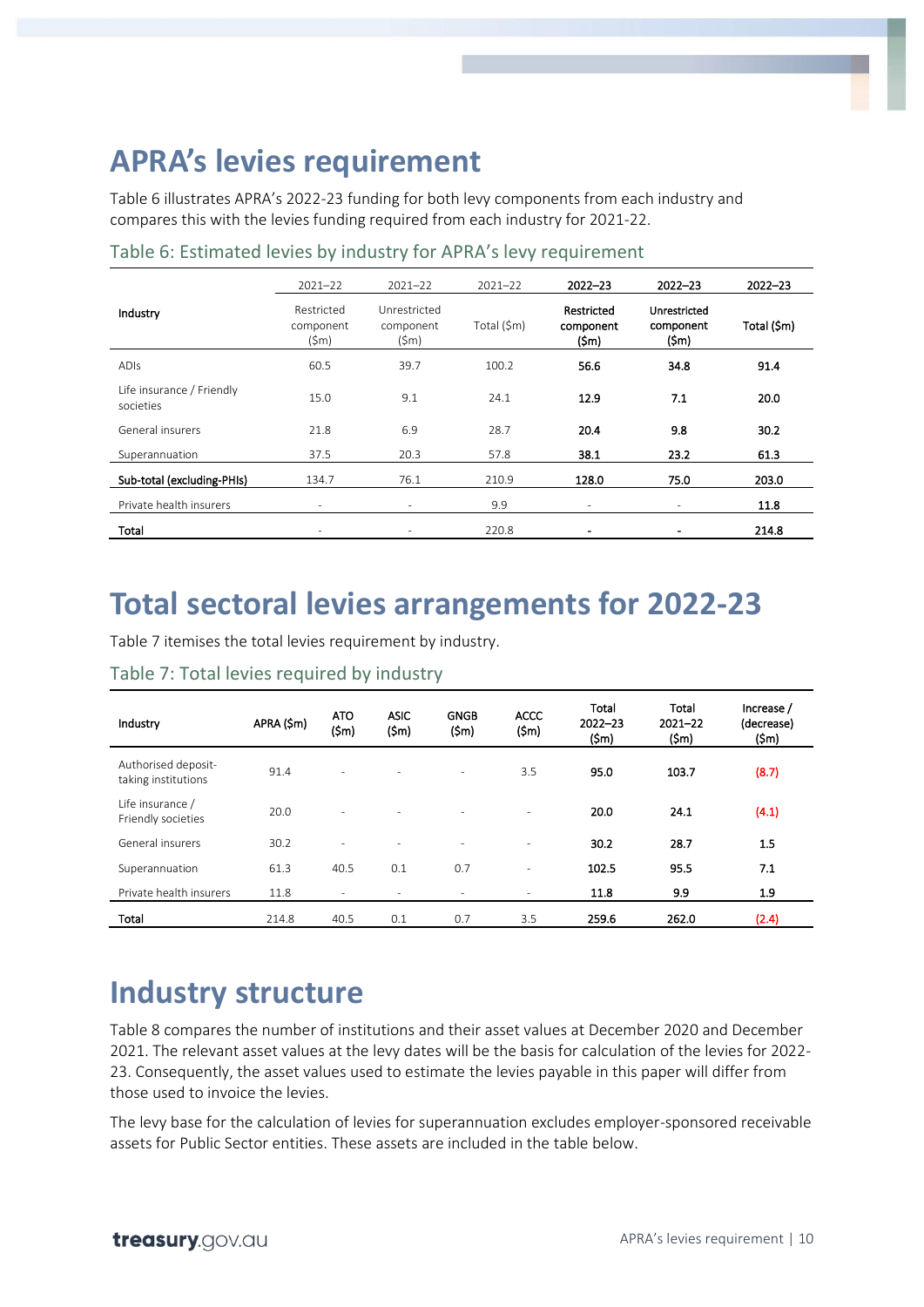|                                                           |                     | December 2020               | December 2021       |                             |  |
|-----------------------------------------------------------|---------------------|-----------------------------|---------------------|-----------------------------|--|
| Industry sector                                           | Number <sup>6</sup> | <b>Total assets</b><br>(5b) | Number <sup>6</sup> | <b>Total assets</b><br>(5b) |  |
| ADIs <sup>1</sup>                                         |                     |                             |                     |                             |  |
| <b>Banks</b>                                              | 99                  | 5,281                       | 97                  | 5,481                       |  |
| <b>Building societies</b>                                 | $\mathbf{1}$        | 14                          | $\mathbf{1}$        | 14                          |  |
| Credit unions                                             | 39                  | 45                          | 35                  | 47                          |  |
| <b>Restricted ADIs</b>                                    | $\mathbf{1}$        | 0                           | 3                   | $\mathbf 0$                 |  |
| Other ADIs                                                | 8                   | 7                           | 8                   | 8                           |  |
| Sub-total                                                 | 148                 | 5,346                       | 144                 | 5,550                       |  |
| Life insurers                                             | 28                  | 130                         | 27                  | 132                         |  |
| Friendly societies                                        | 11                  | 8                           | 11                  | 9                           |  |
| Sub-total                                                 | 39                  | 138                         | 38                  | 141                         |  |
| General insurers                                          | 93                  | 144                         | 93                  | 155                         |  |
| <b>Private Health Insurers</b>                            | 37                  | 17                          | 35                  | 18                          |  |
| APRA-regulated superannuation institutions <sup>2,3</sup> |                     |                             |                     |                             |  |
| Excluding small funds <sup>4</sup>                        | 186                 | 2,062                       | 176                 | 2,373                       |  |
| Small funds <sup>5</sup>                                  | 1,476               | $\overline{2}$              | 1,475               | $\overline{2}$              |  |
| Sub-total                                                 | 1,662               | 2,064                       | 1,651               | 2,375                       |  |
| Total                                                     | 1,979               | 7,709                       | 1,961               | 8,240                       |  |

#### Table 8: Institutional asset base used for modelling levies<sup>4</sup>

1. The ADI classification does not include representative offices of foreign banks.

2. This data excludes superannuation institutions that APRA does not regulate, that is, exempt public sector superannuation schemes and ATO regulated self-managed superannuation funds.

3. For the purpose of levies modelling, pooled superannuation trust assets included in the sub-total for superannuation institutions. For APRA's statistical publications, pooled superannuation trust assets are not included in asset totals as these assets are already recorded in other superannuation categories.

4. Superannuation institutions excluding small funds consist of public offer funds, non-public offer funds, multimember approved deposit funds, eligible rollover funds and pooled superannuation trusts. These assets include employer-sponsor receivable assets.

5. Small funds consist of Small APRA Funds (SAFs) and Single Member Approved Deposit Funds (SMADFs).

6. The 'number of entities' includes entities that are currently in the process of winding up or de-registration, but have not formally been wound-up or had their license revoked as at the date of this data being compiled.

<sup>4</sup> This table contains the underlying asset data used for levies modelling. However, the data presented in this table may use different information to other tables made publicly available by APRA.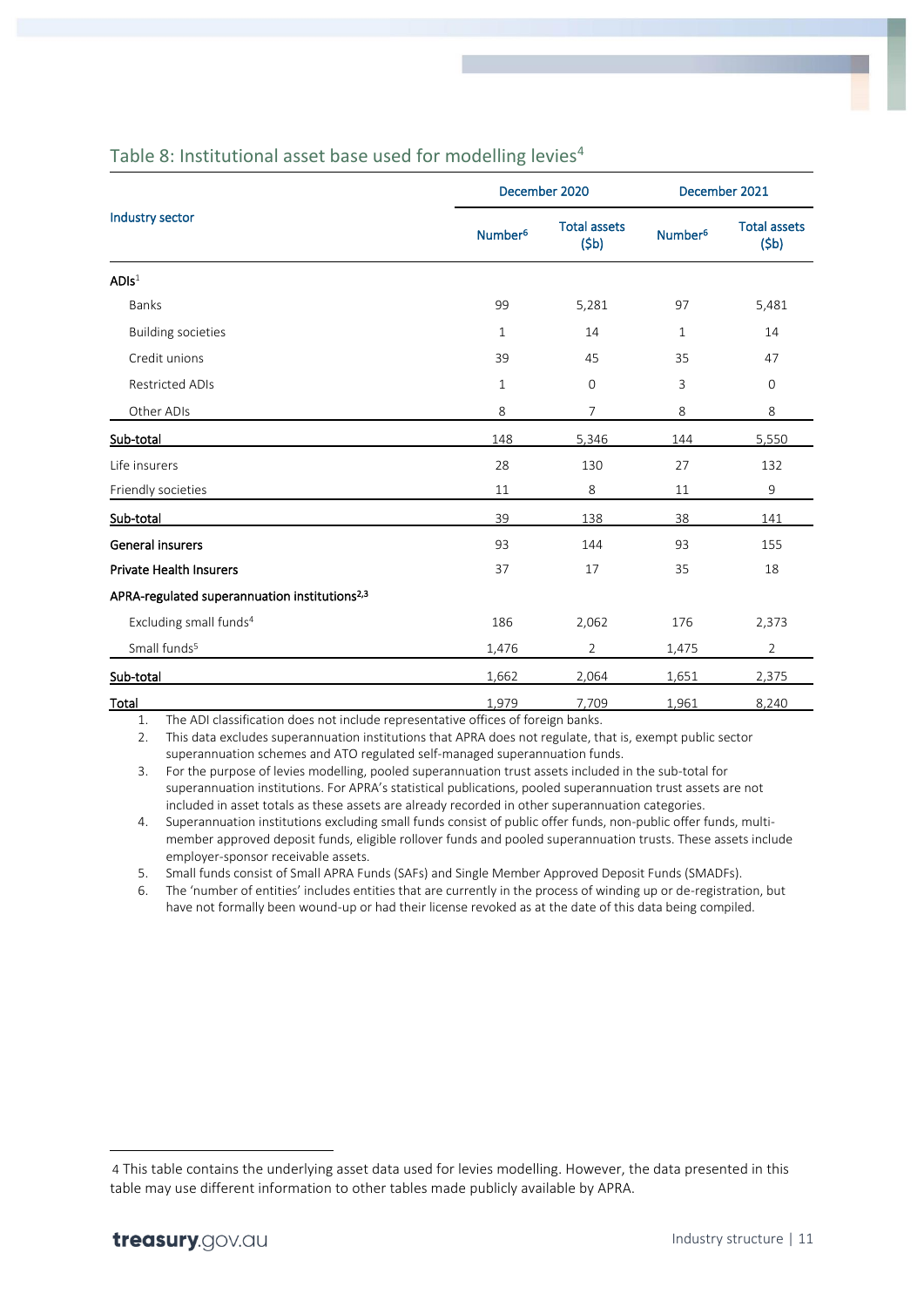### <span id="page-14-0"></span>**Summary of the impact on each individual industry**

### <span id="page-14-1"></span>Authorised deposit-taking institutions

The ADI industry comprises large and small banks as well as building societies, credit unions, restricted ADIs and Purchased Payment Facilities (PPF). Total levies funding by ADIs of \$95.0 million consists of \$91.4 million for APRA's supervision of the ADI industry and \$3.5 million to fund work undertaken by the ACCC (Table 7).

The total compares to \$103.7 million in 2021-22. Levies funding from ADIs in 2022-23 represents 36.6 per cent of the total levies, a slight decrease from 39.6 per cent in 2021-22. The levy minimum has increased to \$20,000 for 2022-23. The levy maximum has been unchanged for 2022-23.

In 2022-23, APRA's supervisory activities in the ADI industry will focus on ensuring resilient and prudently managed ADIs, promoting the stability of the Australian financial system and contributing to the community's ability to achieve good financial outcomes. Focused APRA attention will be applied to improving cyber-risk preparedness and responsiveness; transforming ADI governance, culture, remuneration and accountability; upgrading ADI continuity and contingency frameworks; monitoring ADI capital, ADI implementation of the revised capital framework and testing ADI capital resilience through an industry stress test; assessing credit quality, including residential mortgage lending standards; and responding to digital innovation in the financial system.

### <span id="page-14-2"></span>Life insurance/Friendly societies

Total levies funding of \$20.0 million is to recover the costs of APRA's supervision of the life insurance industry (Table 7).

The total compares to \$24.1 million in 2021-22. Levies funding from life insurers/friendly societies in 2022-23 represents 7.7 per cent of the total levies, compared to 9.2 per cent in 2020-21. The levy minimum has increased to \$20,000 for 2022-23. The levy maximum has been unchanged at \$1.15 million for 2022-23.

In 2022-23 APRA's supervisory activities in the Life Insurance and Friendly Society industry will focus on the prudential soundness of regulated entities, promoting the stability of the broader industry and contributing to good outcomes for policyholders. In particular, APRA will continue its work on building recovery planning capability, and an ongoing focus on product sustainability. This includes the underlying entity capabilities that support sustainable practices, namely clear business strategies, sound risk governance and data-driven decision making. APRA will also consider the broader application of lessons learned from individual disability income insurance to other products including group business.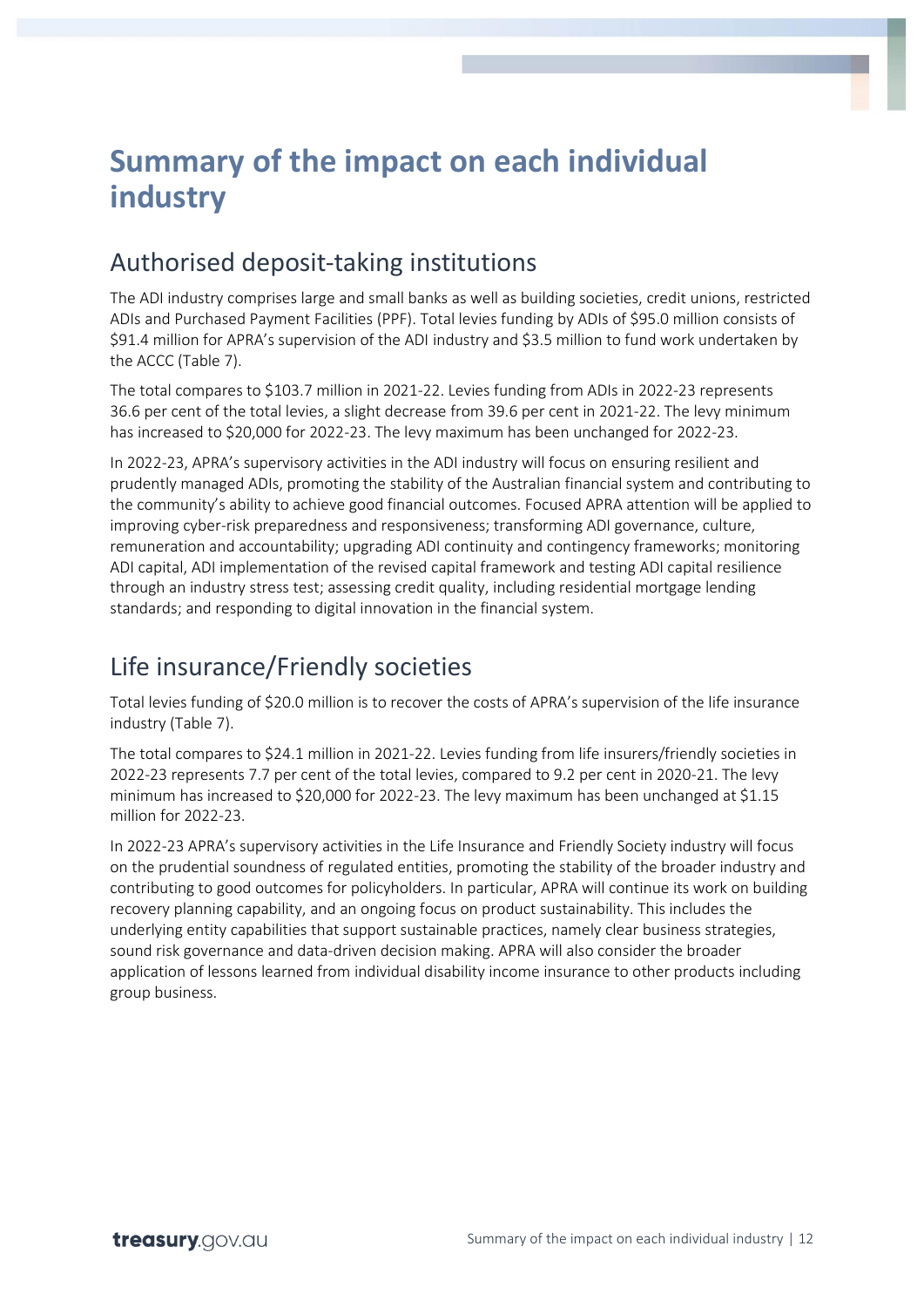### <span id="page-15-0"></span>General insurance

Total levies funding of \$30.2 million is to be recovered for APRA's supervision of the general insurance industry (Table 7).

The total compares to \$28.7 million in 2021-22. Levies funding from general insurers in 2021-22 represents 11.6 per cent of the total levies, compared to 11.0 per cent in 2021-22. The levy minimum has increased to \$20,000 for 2022-23. The levy maximum has been unchanged at \$1.45 million for 2022-23.

During 2022-23, APRA will progress its supervisory efforts for insurers to improve their insurance risk management practices in the wake of the business interruption issues during 2020-21. The intent is for insurers to address weaknesses to avoid a repeat of the problems that could emerge in other business lines, with a focus on cyber risk. APRA will continue its work on improving contingency capabilities across the industry, through the phased rollout of recovery and resolution planning. With the floods of early 2022 likely to exacerbate existing access and affordability challenges for consumers, APRA plans a more active approach, working together with key industry and government stakeholders, to help maintain insurance as an accessible commodity for the Australian community.

### <span id="page-15-1"></span>National Claims and Policies Database special levy

In addition to the levies for general insurers, a separate levy to cover the costs of operating the National Claims and Policies Database (NCPD) will continue in 2022-23. The NCPD contains policy and claims information relating to public/product liability (PL) and professional indemnity (PI) insurance from institutions within the general insurance industry. The total amount of the NCPD levy for 2022-23 is \$1.1 million, compared to \$1.0 million collected in 2021-22.

The NCPD levy is based on gross earned PL and PI premium. General insurers that no longer write policies in those two categories but still receive claims relating to previously written policies are classified as 'runoffs' and are subject to a flat rate for each category of insurance. Table 9 summarises the minimum and maximum levies and the rates to be used for 2022-23.

|                    |                           | $2021 - 22$                     |                           | $2022 - 23$                     |
|--------------------|---------------------------|---------------------------------|---------------------------|---------------------------------|
|                    | Professional<br>indemnity | Public and<br>product liability | Professional<br>indemnity | Public and<br>product liability |
| Minimum (\$)       | 5,000                     | 5,000                           | 5,000                     | 5,000                           |
| Maximum (\$)       | 32,000                    | 50,000                          | 32,000                    | 50,000                          |
| Rate $(\%)$        | 0.0261                    | 0.0326                          | 0.0320                    | 0.0280                          |
| Runoff amount (\$) | 2,500                     | 2,500                           | 2,500                     | 2,500                           |
| Total levy (\$m)   | 0.46                      | 0.53                            | 0.56                      | 0.55                            |

#### Table 9: Parameters for NCPD levy

Following consultation in 2012-13, the prescribed NCPD levy for a general insurer that issues both PL and PI products is calculated as the sum of the PL and PI levy components.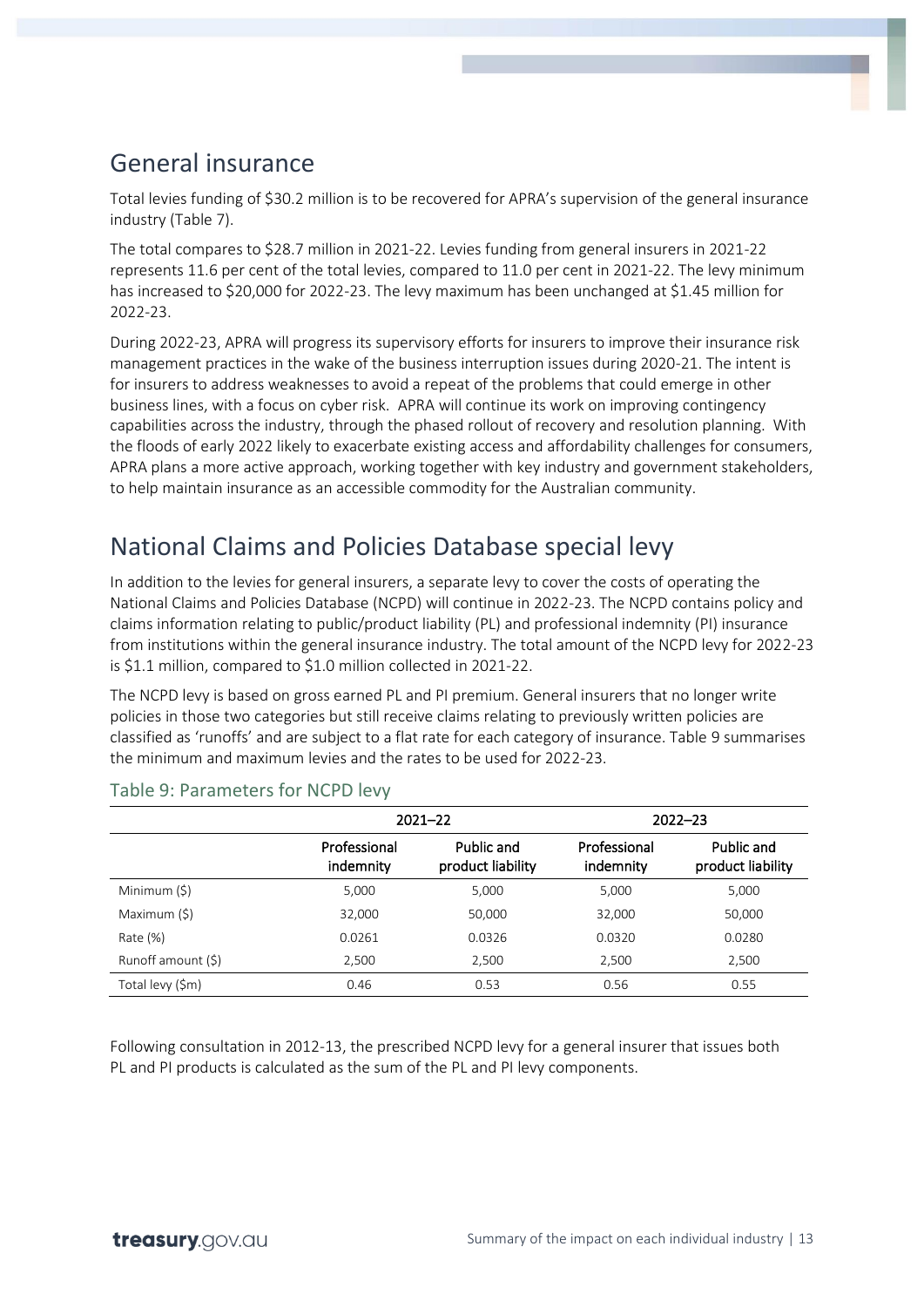### <span id="page-16-0"></span>Superannuation

Levies funding of \$102.5 million consists of \$61.3 million for APRA's supervision of the superannuation industry and \$41.2 million for costs relating to ASIC, ATO and GNGB. This total compares to \$95.5 million in 2021-22 (Table 7). The levy minimum has increased to \$10,000 for 2022-23. The levy maximum has been unchanged for 2022-23.

Levies funding in 2022-23 represents 39.5 per cent of total levies, compared to 36.5 per cent in 2021-22, which is driven by the increase in the ATO's recoveries for administration of the CRS<sup>5</sup>, and the increased time spent by APRA on the Superannuation industry due to increased supervisory and enforcement intensity, and implementation of the former Government's Your Future, Your Super measures.

In 2022-23, APRA's supervisory activities in the superannuation industry will continue to focus on ensuring superannuation trustees are working to improve outcomes for their members, through rectifying substandard industry practices and eradicating persistent underperformance.

APRA's activities will extend to thematic deep dives targeted at key factors driving member outcomes and areas of heightened risk, as well as further improving transparency on the performance of superannuation products. In driving enhanced transparency, APRA will continue to make public its assessment of superannuation product performance and outcomes across a range of relevant financial and non-financial measures. Where necessary, APRA will intervene – through timely supervisory or enforcement action – in order to hold trustees to account for resolving persistent underperformance in the funds, products and options that they offer to members.

APRA will continue to support implementation of the former Government's Your Future, Your Super measures through the running of the Annual Performance Test, as well as the implementation by superannuation trustees of the Retirement Income Covenant.

The levy amount for Small APRA Funds (SAFs) and Single Member Approved Deposit Funds (SMADFs) will be maintained at a flat rate of \$590 per fund.

### <span id="page-16-1"></span>Private health insurance

The PHI levy rate, following the transition of PHIs to APRA regulation on 1 July 2015, was based on a Machinery of Government costing between 2015-16 to 2018-19, and has been transitioning to APRA's time allocation methodology since 2019-20. 2022-23 will be the first year the PHI industry is fully adopting the APRA time allocation methodology, bringing the PHI industry in line with all other supervised industries.

Total levies funding of \$11.8 million is to recover APRA's costs for the supervision of the PHI industry. The total compares to \$9.9 million in 2021-22 (with the full levy amount, prior to transitional adjustments, would have been \$12.2 million). Levies funding from private health insurers in 2022-23 represents 4.5 per cent of the total levies, compared to 3.8 per cent in 2021-22.

In 2022-23, APRA's activities will focus on finalising major reforms to strengthen the capital framework for private health insurers and align it with the new accounting standard AASB17. APRA has been actively engaging on recovery planning with all private health insurers since 2019, and will now focus on strengthening financial contingency and resolution planning in 2022-23. APRA will also engage

<sup>5</sup> Refer to Table 1 on page 5.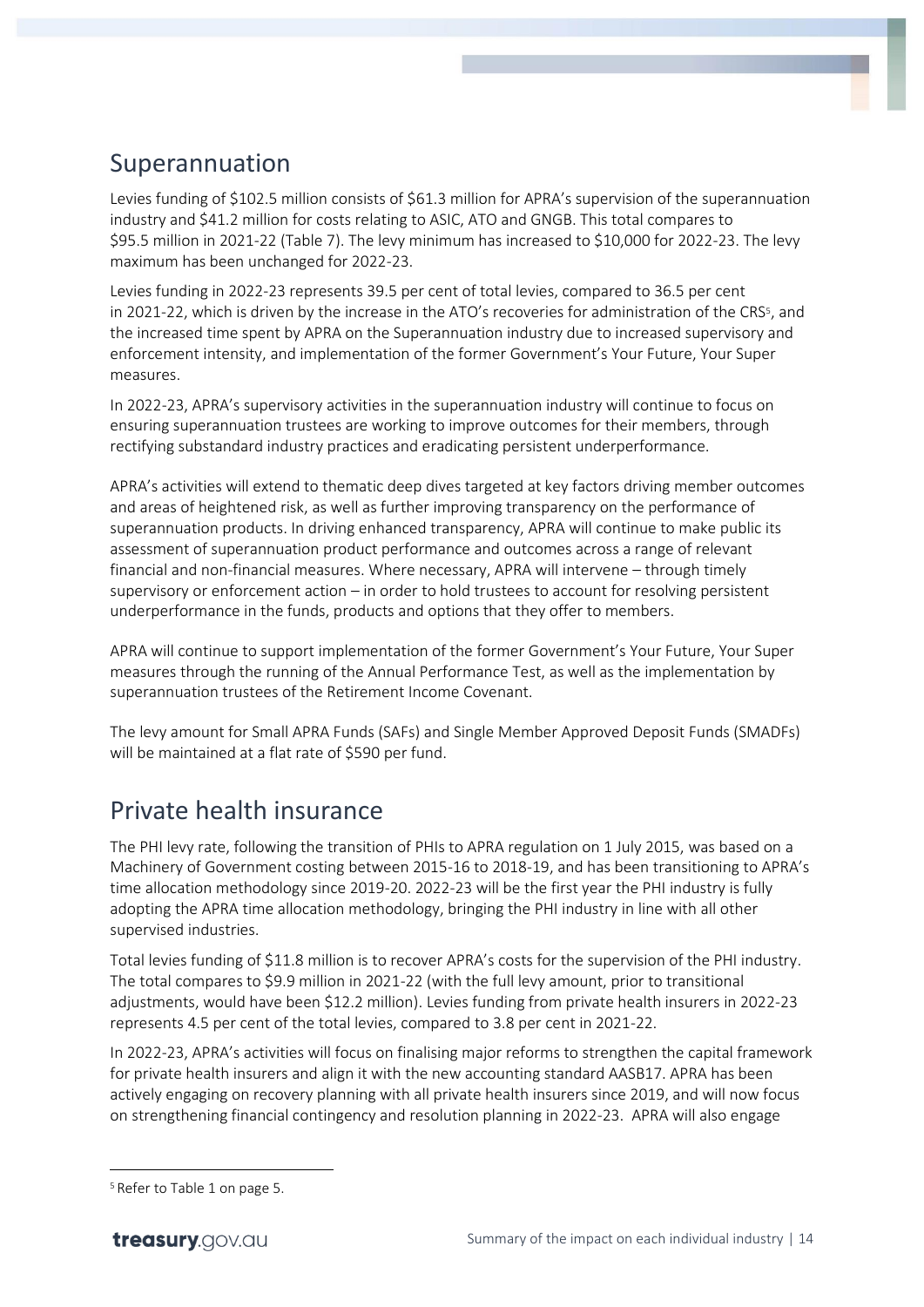with private health insurers on operational resilience, including in relation to key outsourcing arrangements and cyber related risks.

The rate for a single policy for 2022-23 is the amount in cents calculated using the formula below. The rates for single and other policies reflect APRA's expected expenditure on the private health insurance industry.

 $2022 - 23 =$ 

1,180,000,000

single coverage policies + (2 X other coverage policies)

The rate for other policies, including joint policies, for 2022–23 is the amount in cents worked out using the formula below:

 $2022-23 = 2x$ 

single coverage policies + (2 X other coverage policies)

1,180,000,000

In this rule:

- single coverage policies mean the aggregate number of single policies on issue from all private health insurers on the census day; and
- other coverage policies mean the aggregate number of all other policies, including joint policies, on issue from all private health insurers on the census day.

### <span id="page-17-0"></span>Non-operating holding companies

Authorised non-operating holding companies (NOHCs) will have their flat fee levy unchanged at \$45,000 per institution in 2022-23.

### <span id="page-17-1"></span>**Levies comparison between previous years and 2022-23**

This section presents how the levy payable by a non-PHI institution will be determined in 2022-23. The prospective restricted rates, minimum, maximum, and unrestricted rates for each option are listed in Table 10 and compared to the actual parameters from 2021-22.

Recent APRA analysis indicated that the minimum restricted component of the levy for each sector was generally too low, and that the maximum for each sector was broadly in line with cost. Gradual increases in minimums for each sector began in 2015-16 to address this issue and continues for 2022-23.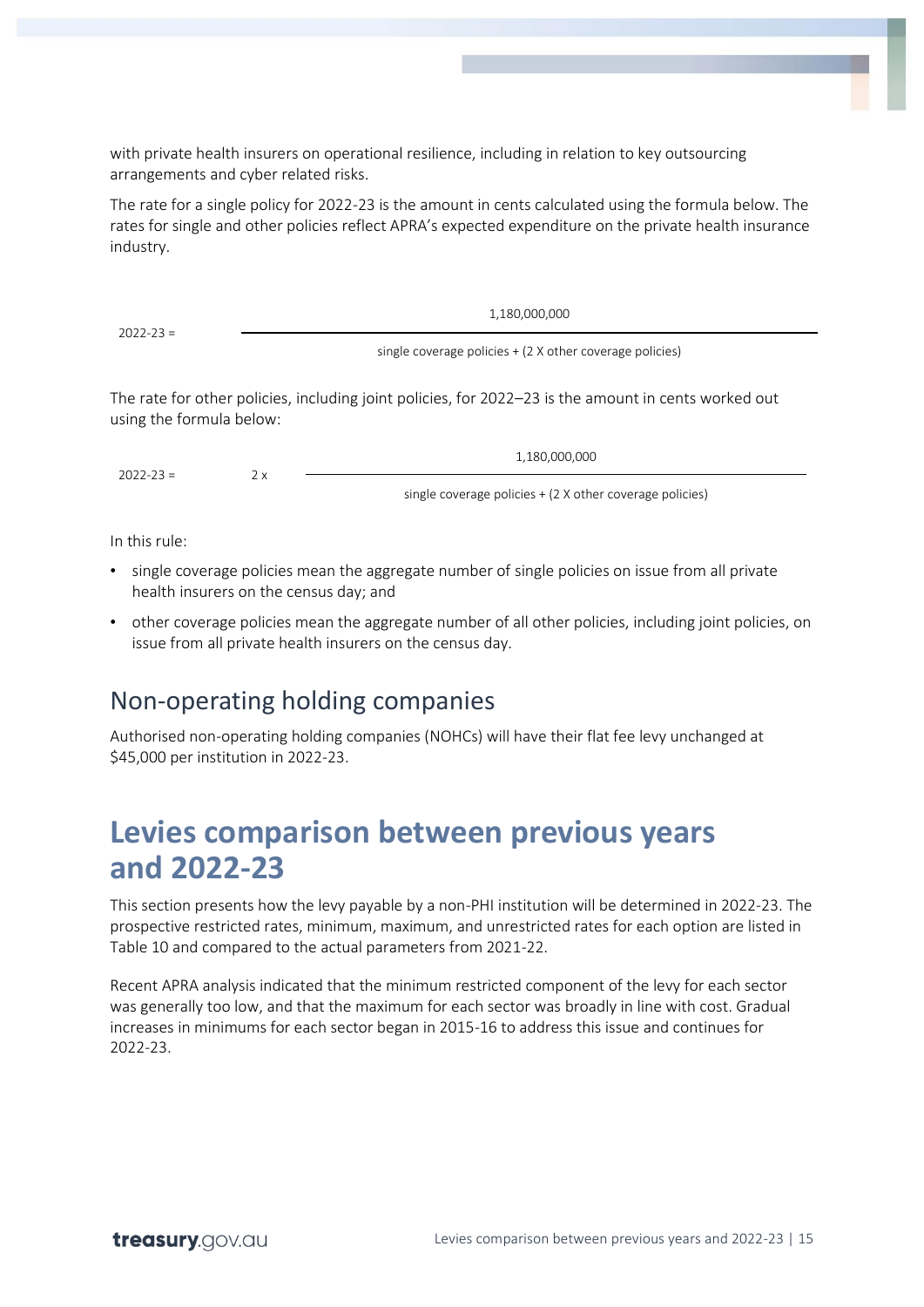#### Table 10: Levy parameters

| Industry                              | Criteria              | 2021-22   | 2022-23   |                          |
|---------------------------------------|-----------------------|-----------|-----------|--------------------------|
|                                       |                       | Actual    | Forecast  | Change (%)               |
| <b>ADIs</b><br>- locally incorporated | Restricted:           |           |           |                          |
|                                       | Rate %                | 0.00341   | 0.00269   | (21.1%)                  |
|                                       | Minimum               | 17,500    | 20,000    | 14.3%                    |
|                                       | Maximum               | 6,400,000 | 6,400,000 |                          |
|                                       | Unrestricted rate (%) | 0.000827  | 0.000680  | (17.8%)                  |
| <b>ADIs</b><br>- PPF                  | Restricted:           |           |           |                          |
|                                       | Rate %                | 0.00341   | 0.00269   | (21.1%)                  |
|                                       | Minimum               | 17,500    | 20,000    | 14.3%                    |
|                                       | Maximum               | 1,280,000 | 1,280,000 |                          |
|                                       | Unrestricted rate (%) | 0.000827  | 0.000680  | (17.8%)                  |
| <b>ADIs</b><br>- foreign branches     | Restricted:           |           |           |                          |
|                                       | Rate %                | 0.00068   | 0.00054   | (21.1%)                  |
|                                       | Minimum               | 17,500    | 20,000    | 14.3%                    |
|                                       | Maximum               | 1,280,000 | 1,280,000 | $\overline{\phantom{a}}$ |
|                                       | Unrestricted rate (%) | 0.000827  | 0.000680  | (17.8%)                  |
| Life insurers /                       | Restricted:           |           |           |                          |
| Friendly societies                    | Rate %                | 0.01804   | 0.01333   | (26.1%)                  |
|                                       | Minimum               | 17,500    | 20,000    | 14.3%                    |
|                                       | Maximum               | 1,150,000 | 1,150,000 |                          |
|                                       | Unrestricted rate (%) | 0.007626  | 0.005196  | (31.9%)                  |
| <b>General insurers</b>               | Restricted:           |           |           |                          |
|                                       | Rate %                | 0.01900   | 0.01551   | (18.4%)                  |
|                                       | Minimum               | 17,500    | 20,000    | 14.3%                    |
|                                       | Maximum               | 1,450,000 | 1,450,000 |                          |
|                                       | Unrestricted rate (%) | 0.004678  | 0.006084  | 30.1%                    |
|                                       | Restricted:           |           |           |                          |
|                                       | Rate %                | 0.00390   | 0.00406   | 4.1%                     |
| <b>Superannuation funds</b>           | Minimum               | 7,500     | 10,000    | 33.3%                    |
|                                       | Maximum               | 800,000   | 800,000   |                          |
|                                       | Unrestricted rate (%) | 0.002925  | 0.002993  | 2.3%                     |
|                                       | Restricted:           |           |           |                          |
| Superannuation funds                  | Rate %                | 0.00195   | 0.00203   | 4.1%                     |
| - Pooled                              | Minimum               | 7,500     | 10,000    | 33.3%                    |
| Superannuation<br><b>Trusts</b>       | Maximum               | 400,000   | 400,000   |                          |
|                                       | Unrestricted rate (%) | 0.000970  | 0.001018  | 4.9%                     |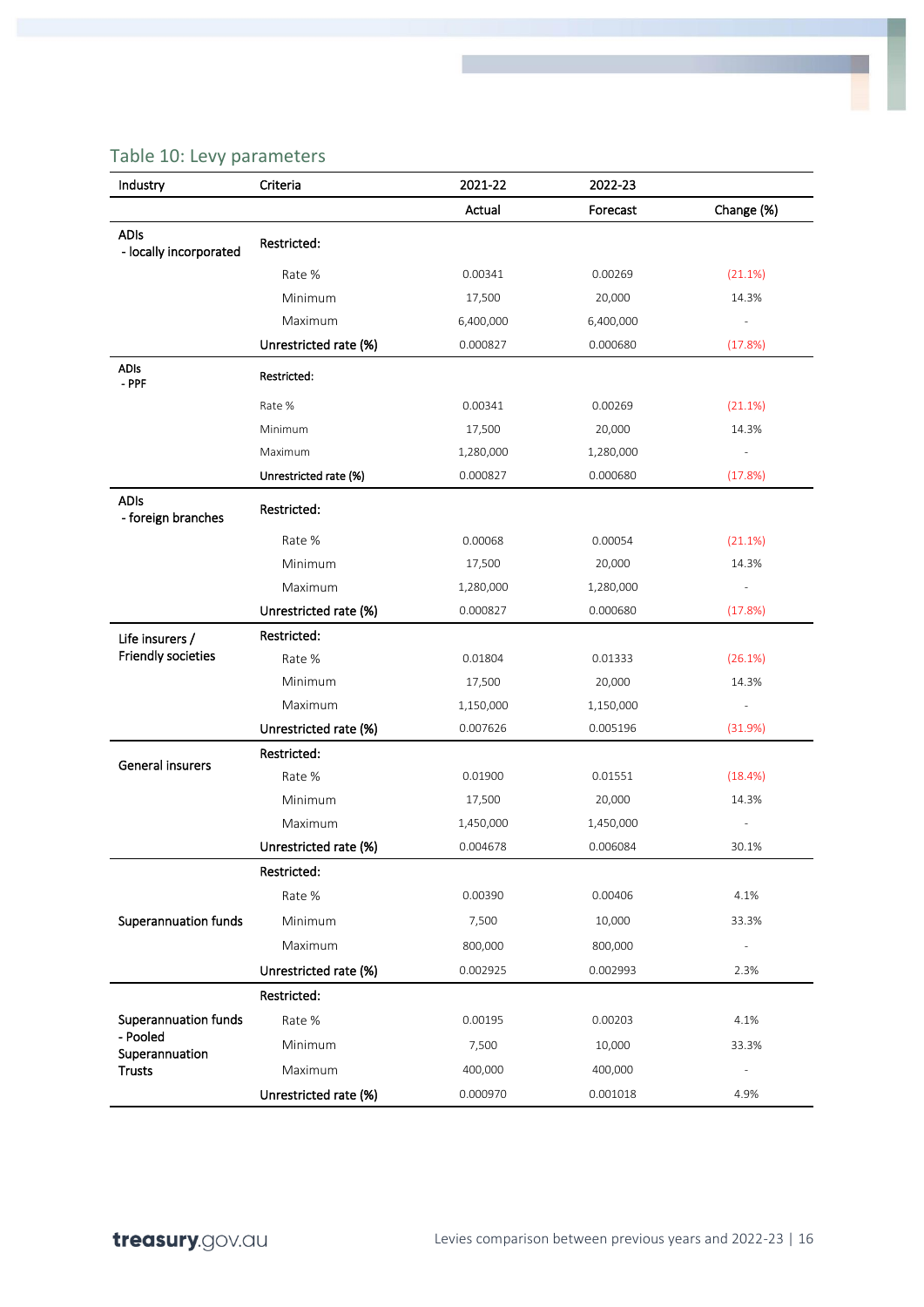Tables 11 to 16 compare the cost of the levies payable in each industry for each relevant asset base between 2020-21 and 2021-22, and the proposed levies payable in 2022-23.

| Asset base                      | \$50m<br>(\$'000) | \$500m<br>(\$'000) | \$5b<br>(5'000) | \$25b<br>(\$'000) | \$100b<br>(5'000) | \$800b<br>(5'000) |
|---------------------------------|-------------------|--------------------|-----------------|-------------------|-------------------|-------------------|
| 2020-21                         | 15.3              | 18.2               | 176.3           | 881.4             | 3,525.5           | 10,075.4          |
| 2021-22                         | 17.9              | 21.6               | 212.1           | 1,060.3           | 4,241.2           | 13,012.6          |
| 2022-23                         | 20.3              | 23.4               | 168.5           | 842.5             | 3,369.9           | 11,837.3          |
| Change (%) 2022-23 v<br>2021-22 | 13.5              | 8.2                | (20.5)          | (20.5)            | (20.5)            | (9.0)             |

#### Table 11: Amounts levied on ADIs

#### Table 12: Amounts levied on foreign ADI branches

| Asset base                      | \$500m<br>(5'000) | \$5b<br>(\$'000) | \$25b<br>(\$'000) | \$50 <sub>b</sub><br>(5'000) |
|---------------------------------|-------------------|------------------|-------------------|------------------------------|
| 2020-21                         | 18.2              | 60.5             | 302.5             | 605.1                        |
| 2021-22                         | 21.6              | 75.5             | 377.4             | 754.7                        |
| 2022-23                         | 23.4              | 68.1             | 340.4             | 680.8                        |
| Change (%) 2022-23 v<br>2021-22 | 8.2               | (9.8)            | (9.8)             | (9.8)                        |

#### Table 13: Amounts levied on Life insurers/Friendly societies

| Asset base                      | \$50m<br>(5'000) | \$500m<br>(\$'000) | S5b<br>(\$'000) | \$10b<br>(5'000) | \$20 <sub>b</sub><br>(5'000) |  |
|---------------------------------|------------------|--------------------|-----------------|------------------|------------------------------|--|
| 2020-21                         | 17.3             | 105.2              | 1,052.3         | 1,363.9          | 1,827.8                      |  |
| 2021-22                         | 21.3             | 128.3              | 1,283.2         | 1,912.6          | 2,675.1                      |  |
| 2022-23                         | 22.6             | 92.6               | 926.2           | 1,669.6          | 2,189.2                      |  |
| Change (%) 2022-23 v<br>2021-22 | 6.0              | (27.8)             | (27.8)          | (12.7)           | (18.2)                       |  |

#### Table 14: Amounts levied on General insurers

| Asset base                      | \$15m<br>(5'000) | \$50m<br>(\$'000) | \$250m<br>(\$'000) | \$1b<br>(\$'000) | \$5b<br>(\$'000) | \$15b<br>(\$'000) |  |
|---------------------------------|------------------|-------------------|--------------------|------------------|------------------|-------------------|--|
|                                 |                  |                   |                    |                  |                  |                   |  |
| 2020-21                         | 15.7             | 17.4              | 60.4               | 241.6            | 1,208.1          | 2.009.0           |  |
| 2021-22                         | 18.2             | 19.8              | 59.2               | 236.7            | 1.183.7          | 2,151.6           |  |
| 2022-23                         | 20.9             | 23.0              | 54.0               | 215.9            | 1.079.5          | 2,362.6           |  |
| Change (%) 2022-23 v<br>2021-22 | 14.9             | 16.1              | (8.8)              | (8.8)            | (8.8)            | 9.8               |  |